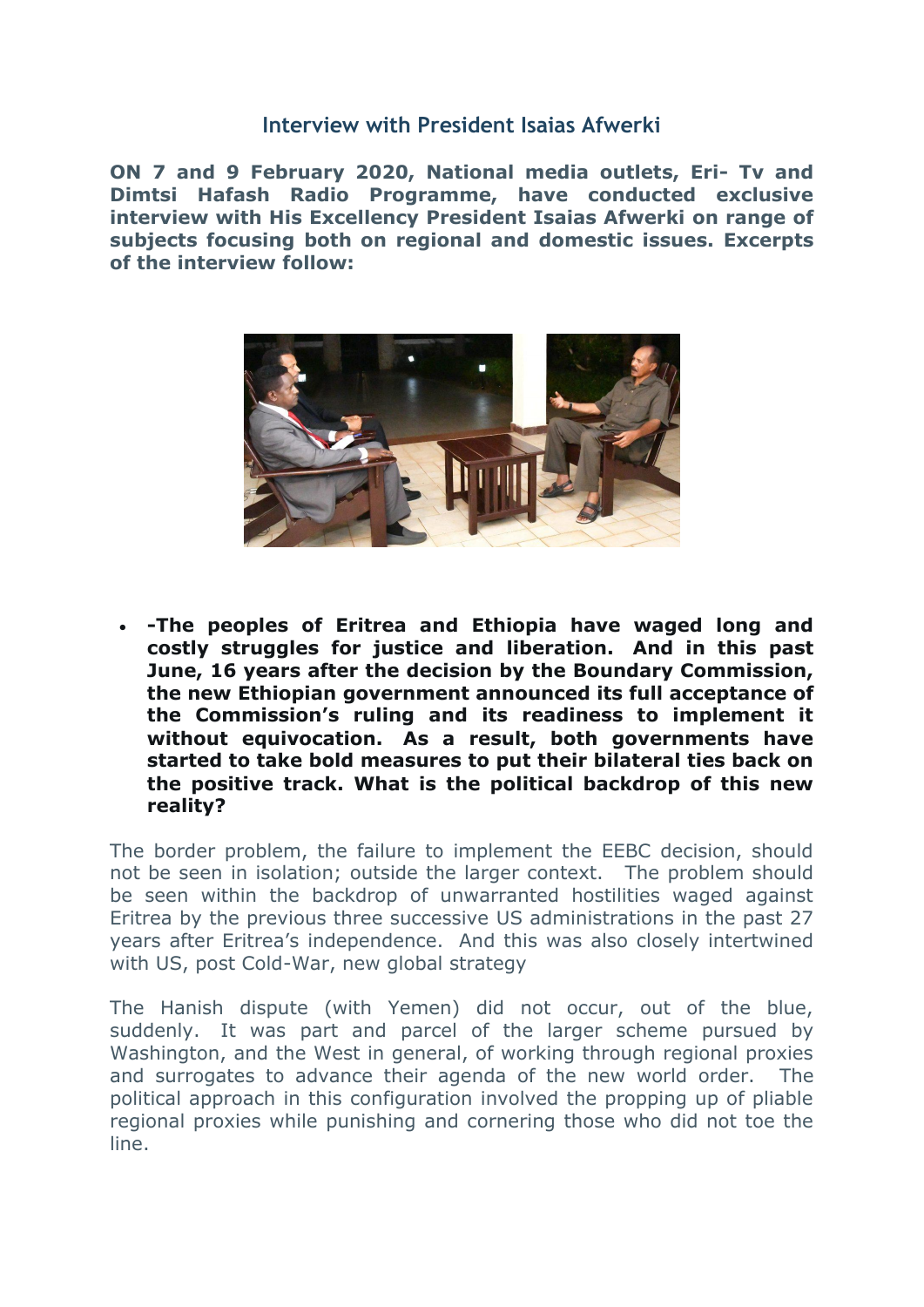Eritrea began to be perceived as a hindrance to the pursuit of US/Western regional strategy within the framework of this uni-polar world order. The inevitable corollary of this perception were the formulation and pursuit of hostile policies against Eritrea; to corner and put the country under relentless pressure; to force it to succumb to these adversarial approaches.

Otherwise, if Yemen truly entertained good-faith claims on Hanish island, why didn't it raise it before with the powers who had colonized Eritrea? Why were claims to this island and issues of maritime boundary raised immediately after the assertion of Eritrea's sovereignty and independence following a long political and armed struggle spanning for 50 years?

And what people may have failed to notice is the peculiarity and anomaly in the ruling of the Arbitral Court. While the Hanish Island, which was part and parcel of Eritrea in all the previous colonial times, was awarded to Yemen, the Court decided to give Eritrea fishing rights in Yemen's territorial waters in that area. This was done to keep the problem alive and entangle Eritrea in a continuous conflict.

The underlying reason of all these complications is transparent indeed. Eritrea's sovereignty was not palatable to those masterminding the new world order. Therefore, the Hanish conundrum was first concocted. And after Hanish, the Badme case ensued.

If the Badme case was really a good-faith border dispute, then it could have been settled through bilateral engagement and various other means. In reality, good-faith border disputes would have been susceptible to prompt solutions as the borders in our region were established through formal or unambiguous, colonial treaties. Our stance, from the outset, was in fact to resolve the dispute through bilateral means and in the event of failure, through international arbitration.

The US was involved as a facilitator in the early days of the dispute. The US Secretary of State at the time, Madeline Albright, sent her envoys towards that end. We were earnestly engaged in the process hoping for a prompt resolution of the case. Apparently, an enduring solution was not desired on their part. The dispute became more confounded; came under the purview of the OAU (in Ouagadougou) to later explode into a fullfledged and costly war that lasted for two years.

The Eritrea-Ethiopia border dispute was later referred to arbitration. Again, the Arbitral Award was not implemented; not because it was rejected by the TPLF regime but primarily by those who were embroiled in compounding the conflict. Because they wanted to use it as an instrument for keeping Eritrea "hostage". The new reality we see today is indeed a result of the political dynamics in Ethiopia in the past years and the resilience of the Eritrean people.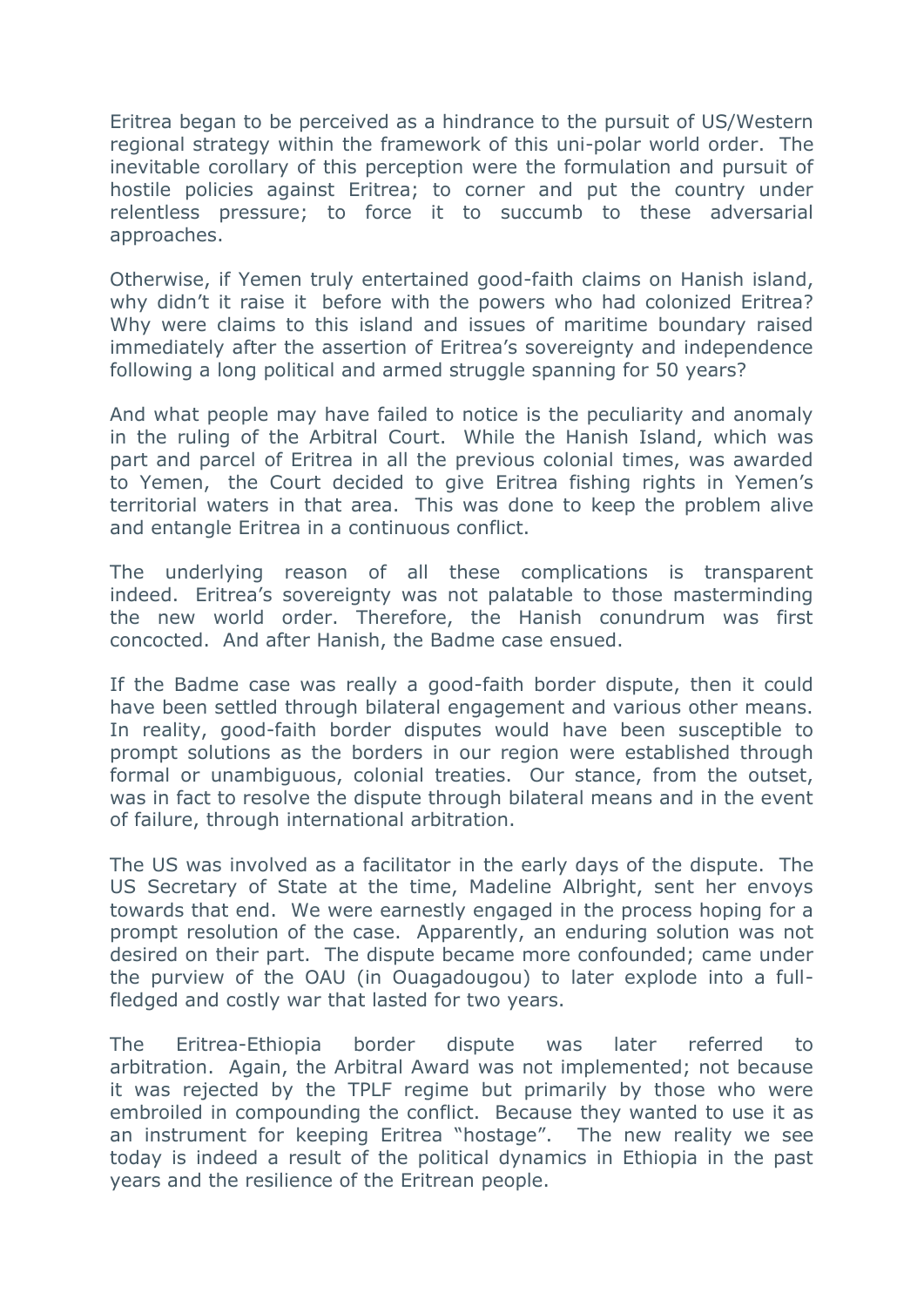To revert to the prevalent trend, the Djibouti "border dispute" was conceived as another tool for harassing Eritrea. Why were border issues provoked intermittently and given such prominence? We need to ask serious questions to probe the underlying motives and operational modalities in order to avert similar subterfuges in the future as we strive earnestly to cultivate positive bilateral and regional ties

Finally, in 2009, a decision was made to impose sanctions against Eritrea. This may be considered the ultimate attempt to victimize Eritrea after accusing it of supporting Al-Shabaab. This accusation was not based on fact and law.

But in similar fashion as the three border issues, the sanctions regime was concocted to force Eritrea into submission and to dominate the region. The TPLF regime was hand-picked to serve as the pliable surrogate in our region to subjugate Eritrea. We can see it as the vehicle that appeared in the third era – Eritrea was subjugated under for fifty years from 1941 until 1991 where various powers, the British, the US and the UUSR propped up Ethiopian colonial rule in Eritrea; after Eritrea won its independence through a long armed struggle for liberation.

The TPLF's assigned role has however been increasingly weakening in the past years. It survived literally under intensive care and subsidy in the past five to seven years. This must also be juxtaposed with far-reaching changes in the global order. We have to take stock of changes in Europe, the financial crisis in the last decade etc. All these factors are interlinked.

Against this complex backdrop, the political dynamics inside Ethiopia for radical change ultimately became unstoppable. Indeed, this is perhaps best epitomized by the resignation of former Prime Minister Hailemariam Desalegn.

In a nutshell, the recent developments in Ethiopia can be seen as bringing to an end the spiraling regional crises that beset our region in the post-Cold War period. The scheme to dominate the region through regional surrogates, which lasted almost 30 years, has ended with the coming to power of the new Ethiopian government.

The changes we are witnessing in Ethiopia and Eritrea today reflect the outcome of the two peoples' resistance and resolve. We are now entering a new era, marking an end to decades of dominance and resistance that began at the end of World War II.

In 1991, there were prospects for peace and development for the peoplse of Eritrea, Ethiopia, and the region as a whole. But that was cut short by global and regional factors. The two peoples have learned a lot from the lost opportunities – the Ethiopian government's declaration of its acceptance and readiness to implement the Boundary Commission's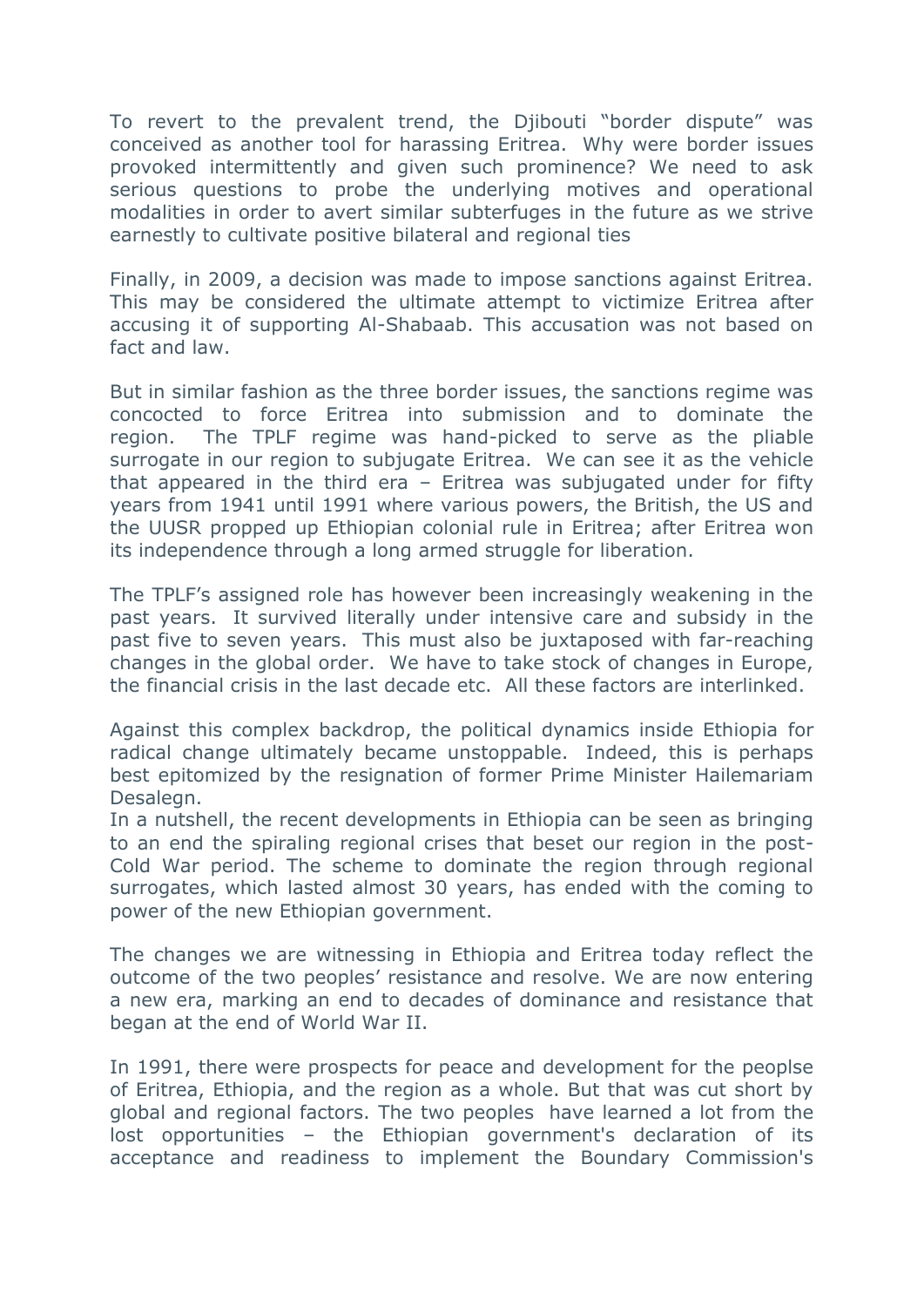ruling, which heralds a new era, demonstrates this. The question now is about the potential of the new era and how we handle it.

 **-The Joint Declaration of Peace and Friendship Peace states, among other things, that the state of war [between Eritrea and Ethiopia] has ended and a new era of peace and friendship has begun. It underlines that the two governments will develop close political, economic, social, and security ties, in addition to implementing the EEBC ruling. What is the progress made so far in the implementation of the Agreement? What are the opportunities and challenges that this new era portends to the peoples of both Eritrea and Ethiopia?**

These new developments must be gauged properly and all our efforts must be marshaled to bolster the conducive climate for its consolidation. This is our first priority and primary responsibility. We have a lot of major tasks that must be accomplished in different sectors in the future; in the times ahead. But, the utmost focus of the people and Government of Eritrea must be the consolidation of the peace process that has ushered in a new epoch. We are working vigorously to create mutual trust; an atmosphere of congenial mutual consultation. Ultimately, we need to gauge progress on the basis of concrete benchmarks and figures. We need to strengthen the basic pillars in order to secure future progress and development.

We cannot be complacent and presume that external challenges and conspiracies, both regional and international, have been vanquished; that they will no longer arise to undermine the new era of peace. Accordingly, our utmost priority is to strengthen mutual trust; to better align our respective programmes and perspectives. The reservoir of political goodwill on both sides is huge indeed. We must also take into account that there are internal subversive elements and unreconstructed remnants of the old order whose aim is to curtail progress of the new reality. The mutual trust we have fostered has already enabled us to register rapid progress in many areas.

We should not harbor doubts and indulge in speculative analysis on the viability of the process underway. Yes, there will be challenges but we have to confront them resolutely. And as we work vigorously to consolidate the process, we must also keep in mind and lay the basis simultaneously for the larger objectives that we cherish and aspire for.

The challenges we face will be myriad indeed. Various external forces are still bent on creating hindrances and driving a wedge between us. We can see the ethnic strife stoked in several parts of Ethiopia. Certainly, various fault lines and legacies of the past cannot be eliminated over-night.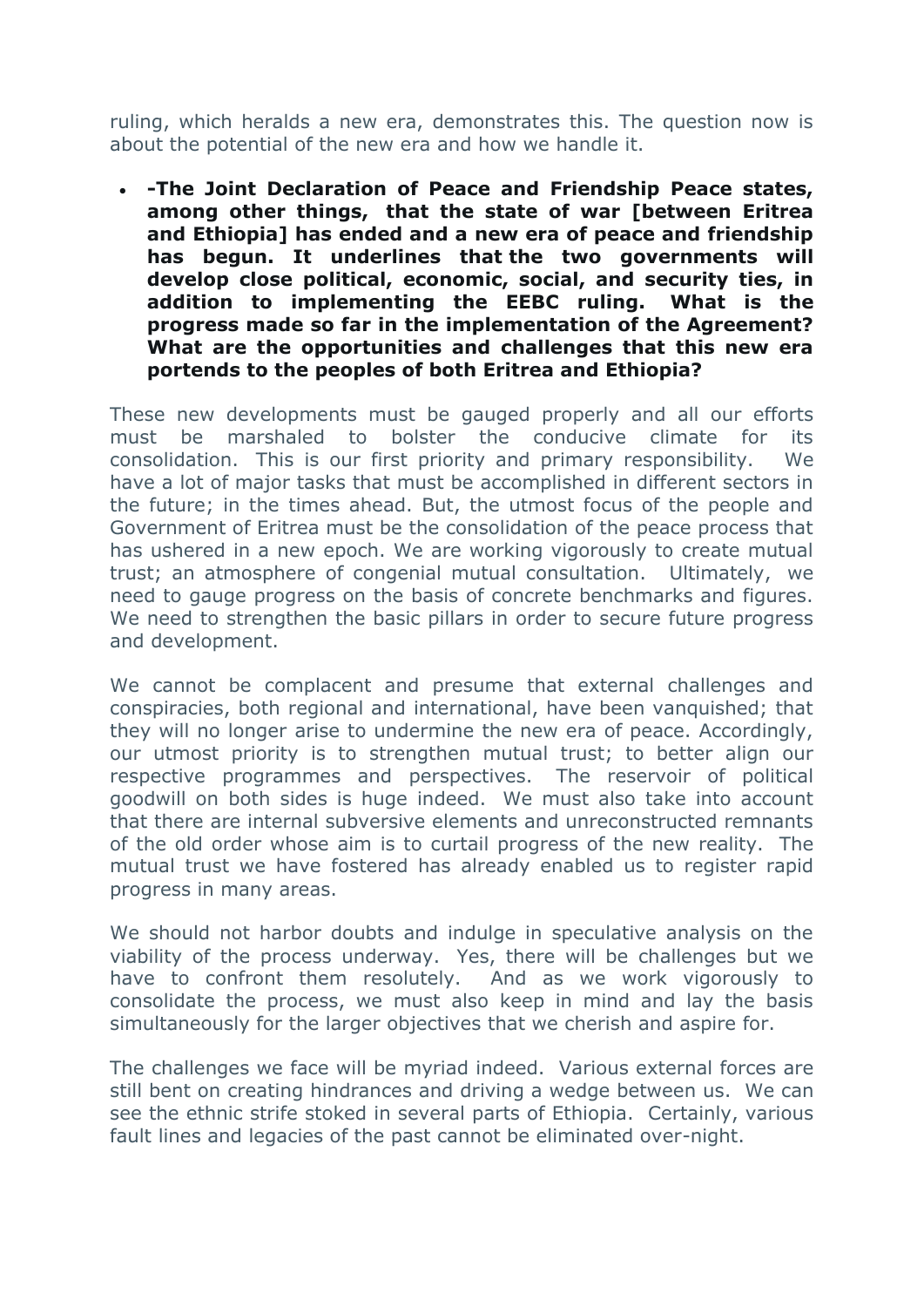What are the primary political challenges? Naturally, each country has its own political challenges. But there are also aggregate challenges that have regional and global dimensions. The hostilities directed against us, against our national security, have been numerous indeed. There are security challenges that have regional dimensions. All these will require mutual effort.

We need to focus on the bigger picture of and enhance the complimentarity and synergy that we can tap to better address economic challenges faced by the two countries. Our horizon cannot be limited to mere transaction of goods with the opening of the border. We need to look beyond these single parameters to recoup lost opportunities and seize the new reality to boost shared economic vision between the two countries. This economic synergy, underpinned by security and political cooperation, can have a strong impact in the region. In this case, an ongoing exchange of ideas is opening new opportunities in the developments of the peace process. What we anticipated three months ago and the momentum we have witnessed on the ground is very promising. The steps we are taking in major sectors, particularly diplomatic, political, security, and economic sectors are very satisfactory.

In the Joint Declaration of Peace and Friendship, we have underlined the need to take our actions beyond bilateral reconciliation towards regional stability. Indeed, boosting bilateral relations will not be a success when critical matters in the rest of the region remain unsolved. We followed the same principle in 1991 and we still believe and are working together to establish regional stability for common benefit.

The situation in Somalia or South Sudan can have a direct or indirect impact on us. Therefore, we need to support positive engagement in those cases and we should not see them as different, in any way, from our bilateral relations. If we look at the VAT - not in the sense of its fiscal meaning of value added tax but Value of Added Time - in this process, I would confidently say that the accomplishment made vis-à-vis the four months of the new epoch have been incredible indeed. Still, we will not relax based on what we have accomplished so far. In fact, we will increase the pace and further strengthen our efforts.

I can say that we have gone beyond what was outlined in the Declaration. Of course, the Declaration includes points anchored on the general vision of the two countries, but in reality, a lot more has been done in a very short time.

 **There have been fundamentally positive developments in our region since mid-2018 with respect to the relations between different states of the region. The 'Asmara joint declaration of**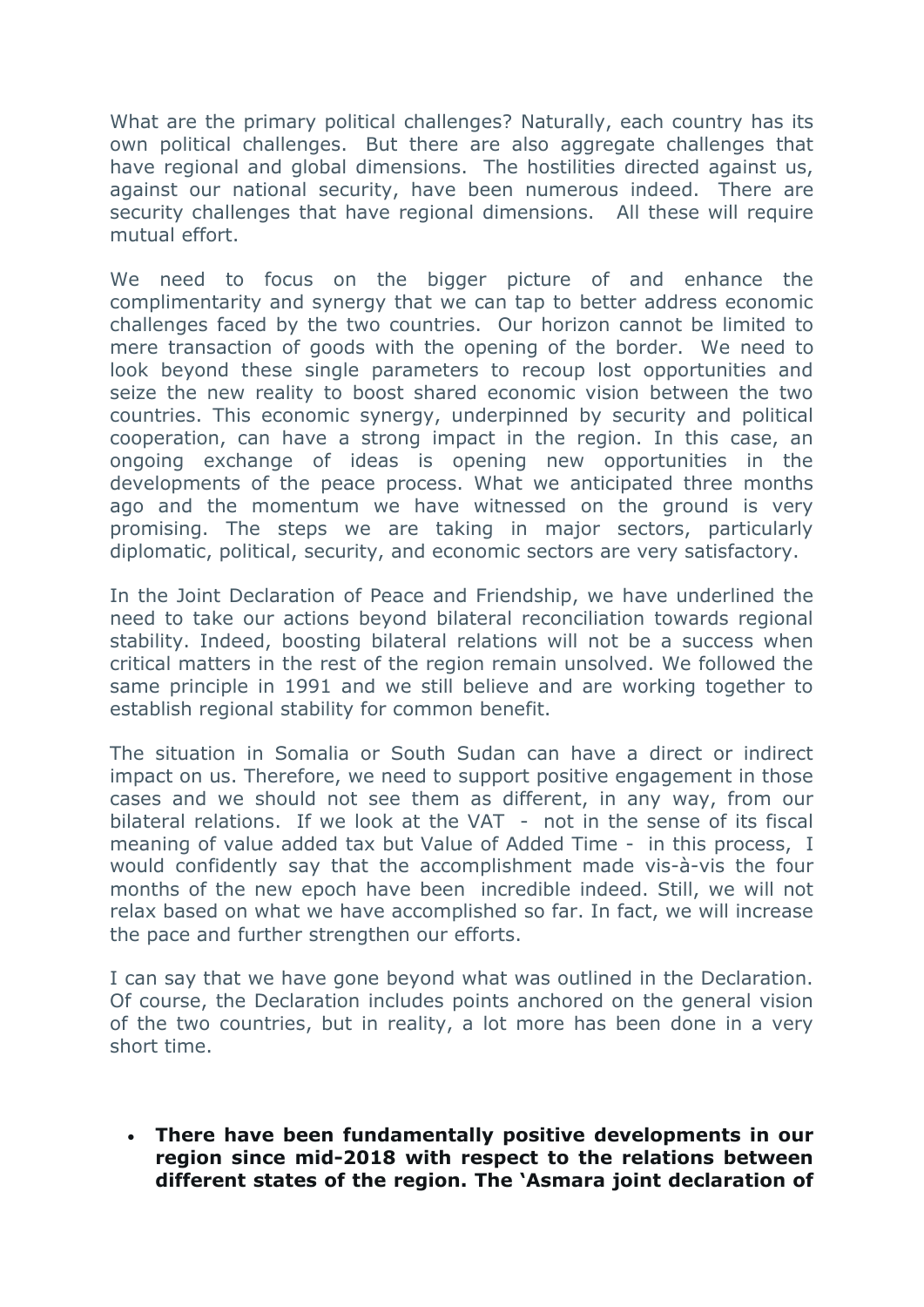#### **peace and friendship', signed between Eritrea and Ethiopia, is just one major example. How is the progress towards achieving the goals of this agreement, which has five basic pillars, assessed?**

…. Surely, Abiy has taken a bold and positive decision. In the circumstances, what is our obligation and response? What are our options and capabilities? How do we see the internal situation in Ethiopia? The internal situation in Ethiopia is of primary concern particularly in view of its fluidity and with domestic and external forces doggedly trying to reverse the change. The problem warrants prudent and wise approach. After all, it is much easier to drive a wedge and sow discord among the peoples than to foster mutual understanding and nurture a viable and positive environment conducive to cooperation.

We cannot downplay the magnitude of the problem. We have to appraise the situation in all its complexities and devise solutions accordingly. This is what we have pursued in the periodic bilateral consultations that we have carried out so far. We also need to monitor and gauge, on a constant basis, the various subterfuges weaved by hostile forces. They are and will definitely continue to foment internal strife in order to roll back the momentum of change and peace. But this will only augment our resolve; it will not in any way weaken our desire and commitment for constructive engagement. The adverse impact of fomenting ethnic strife and polarization has to be assessed fully. We have to recognize its dilatory impact – the fact that the fruits of the political goodwill that we all cherish may not be achieved in a year or two.

Indeed, we may not have achieved much in the past year and a half. But we have done our utmost in our primary task of eschewing reversal and obstruction of the peace process. We will stay the course until this process, which is still at its incipient stage, is consummated. It is absolutely essential that all these facts are well-known to our people. Rigorous sensitization programmes are vital to increase awareness and prompt our people to shoulder their responsibilities. We have to monitor developments meticulously and these must be explained publicly. There are forces who are especially using social media to distort facts and to spread false information; to stoke tension and strife. We need to fully understand the challenges that we are confronting to become wellequipped to thwart them.

What I have explained in this interview sheds some light on what is at stake. But it will be imperative to follow developments closely; to identify the obstacles that will crop up as well as the tools at our disposal to overcome them. This is essential in our endeavours to strengthen our policy of friendship and cooperation. Our people must also be informed accordingly on a constant basis.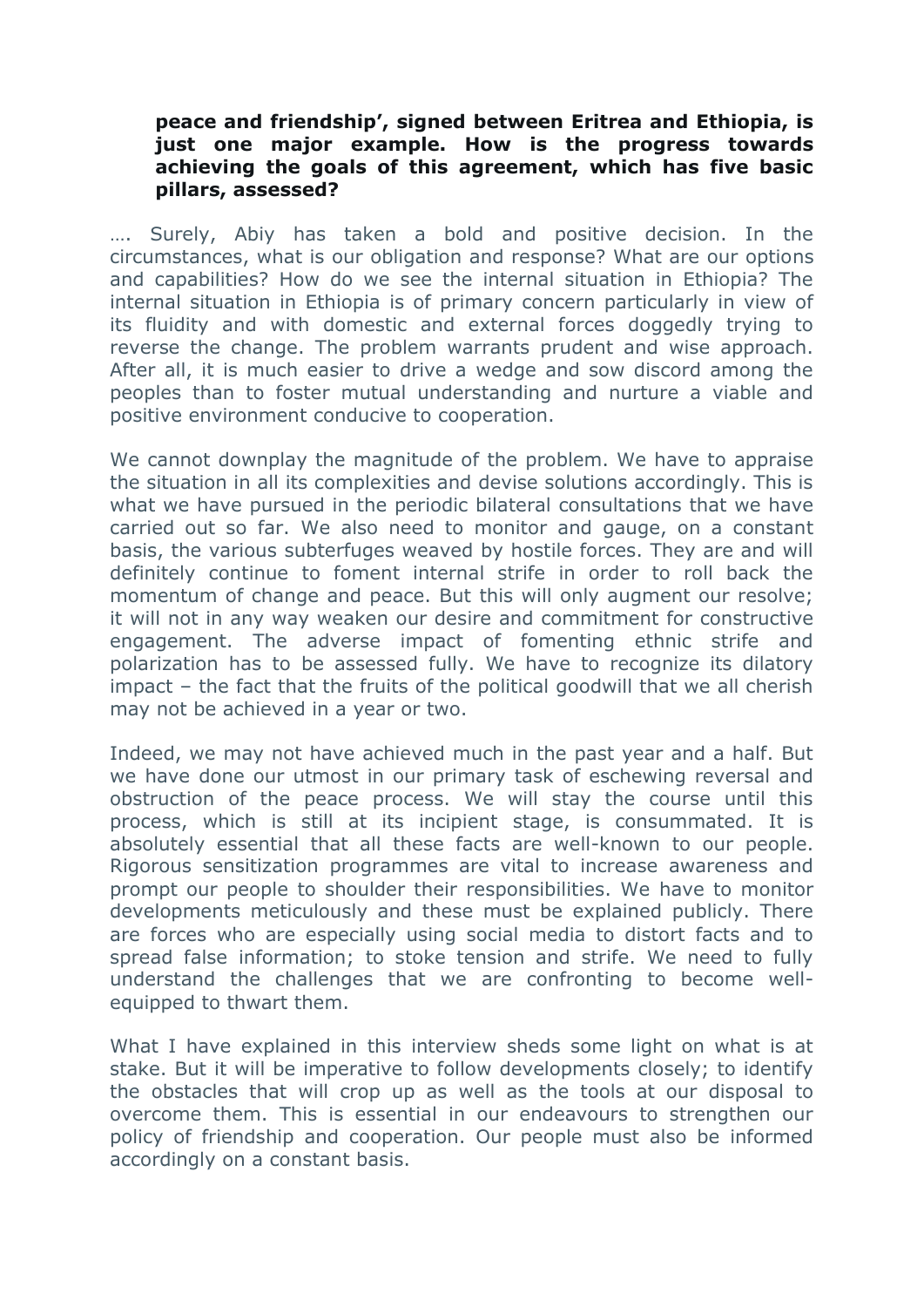The central point is we will not be derailed by obstacles but continue to work with greater vigour to recoup lost opportunities and redress the devastation inculcated in the past decades.

# **Mr. President, how do you describe the role and resilience of the Eritrean people in the last three generations and what do you foresee the future will bring?**

The resilience of the Eritrean people in the last three decades against external conspiracies, for me, is unimaginable. May be we could see it lightly because we live in it and we are part of it. The hostilities and machinations the Eritrean people have faced, the ordeal they had to go through in the past three decades is simply incomparable. Few other people could summon the requisite reliance to overcome such an ordeal.

The change that has unfolded after 20 years is the result of the dynamics of the spiral of hostilities and the strong resilience of the Eritrean people. We could say withstanding such conspiracies and hostilities is gleaned from experience or cumulated historical events. The Eritrean people, after the Second World War, had to go through all kinds of external hostilities. As iron is steeled in fire, the unity and cohesion of our people emanates from this intense adversity.

After the end of the Second World War, Eritrea was perceived as a country "that would not serve their interests". The Eritrean people thus became their first target. To this end, the people had to be weakened and divided along religious and ethnic lines. The experience gained during the British colonialism, whose hallmark was fomenting parochial division in society, was not easy. We also had to go through similar political, ethnic and other divisive practices during the armed struggle. The experience gained during the civil war and in the later years was not simple. Those trying times ended up emboldening the people. The tribulations helped the people to easily understand the external plots and conspiracies.

In the final analysis, it is not the size of the population or country that matter. The Eritrean people emerged victorious against a huge army supported by various external powers. The size of the Dergue's army was reportedly about 400,000. The challenge for the Eritrean people was how to change the asymmetry in the equation to their favour. The experiences they gleaned in the vanquishing various enemy offensives, including the Fenkil Operation, were huge indeed. The atrocities committed against them provoked more resolve and resilience enabling them to ultimately emerge victorious.

Against this backdrop of long history of adversity and struggle, the hostilities and conspiracies the people of Eritrea had to face in the past 20 years is by far the worst. Had the Eritrean people not stood in unison against all these frantic external conspiracies to defend their sovereignty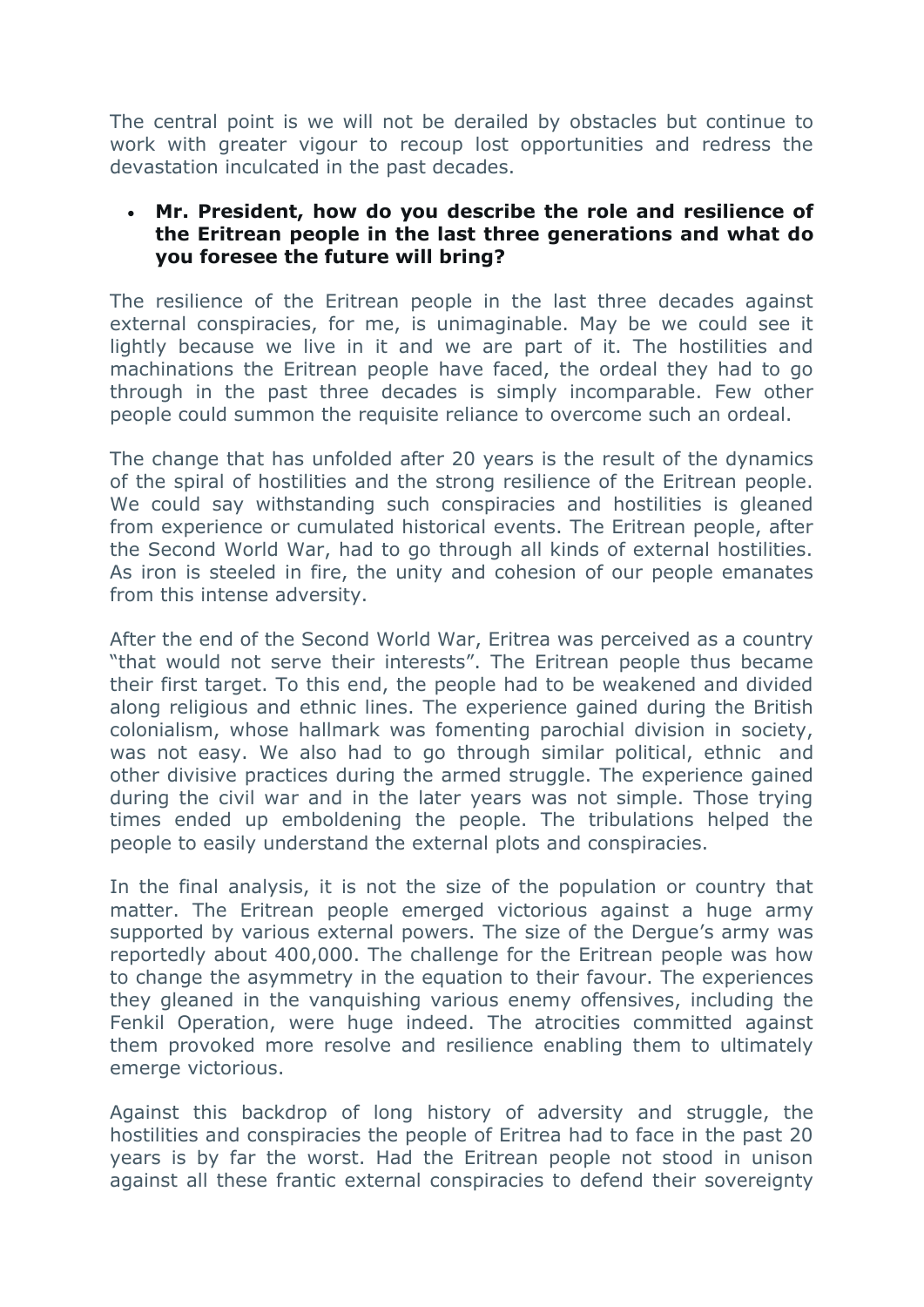and independence, the positive climate of peace that was ushered in last year would not have occurred.

At the end of the day, the tribute belongs to the people. Political awareness, organization, weapons may be relevant elements. But the determinant factor is resilience. Resilience gleaned in 80 years of determined struggle against incessant hostility by a small people living a relatively small land with its geopolitical complexities. Solid cohesion, political awareness and resilience were all byproducts of this particular history and experience. These attributes have enabled the Eritrean people to vanquish, again in the last 20/30 years, all schemes of division, fundamentalist extremism and other ploys. The Eritrean people are not different from their neighbors in the Sudan, Ethiopia or Somalia. But their distinct historical trajectory, the resultant cumulative experience, has enabled them to acquire an embedded culture of resistance and resilience. This culture must be preserved and transferred to posterity. There is no wealth that is more precious, or resources that are bigger, than this cultural attribute that can be invoked to overcome economic, security and other challenges today, tomorrow and the day after tomorrow.

 **Mr. President, with the assumption of power by a new leadership in Ethiopia, it seems that the prevalent State structure is changing radically. Taking into account all possible scenarios, what are the potential consequences and ramifications to Eritrea, the Peace Agreement and the region as a whole?**

Needless to stress, our history puts us at a vantage point to better understand how matters will pan out. In this respect, the situation in Ethiopia has inculcated much damage to Eritrea and its people for three generations in our contemporary times. This is also intertwined with the fact that successive regimes in Ethiopia advanced external agendas. Thus, although we have no wish or business to interfere in sovereign matters of others, the situation in Ethiopia is of direct relevance to us due to the damage that befalls us through no fault of our own.

The dangers posed by ethnic polarization that had become institutionalized in Ethiopia over the past 20/30 years cannot be downplayed. We were well aware of the simmering problem from the outset. I remember, we participated at the Conference in Addis Ababa in 1992. Things were developing contrary to the proposals and advice that we were providing in good faith. Each group was advancing its own ideas and wishes under various pretexts to justify the misguided policy of ethnic fragmentation.

I saw the Ethiopian draft constitution in 1994 before anybody else. I was asked to give my comments on the draft. I was convinced that a constitution that polarizes people along ethnic lines under the pretext of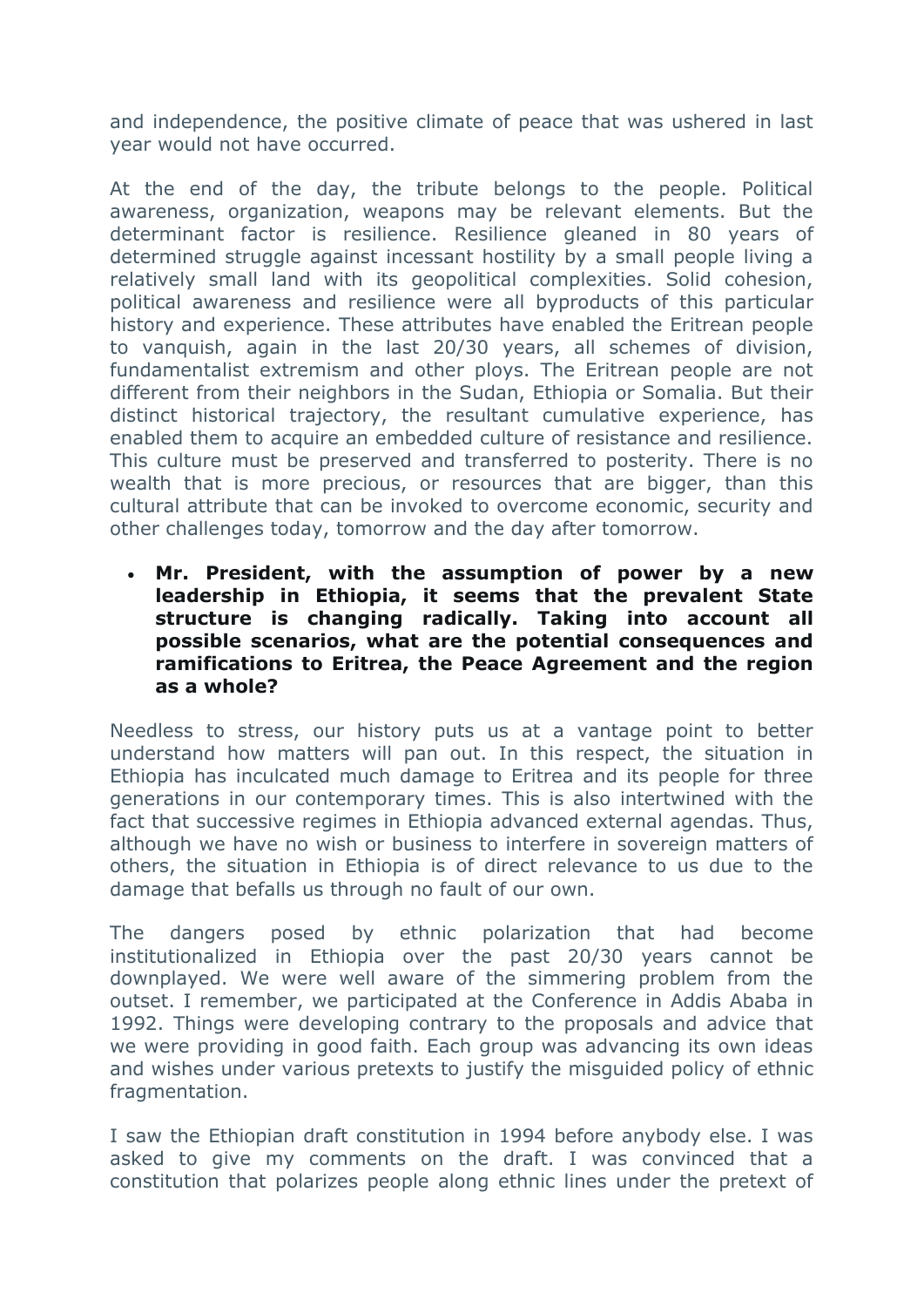self-determination will not serve the interests of the Ethiopian people. That was the envisaged road-map and they rejected our advice.

The " Federal Democratic Constitution" w a s subsequently adopted. The end result was polarization of the Ethiopian people along ethnic lines. This should have been avoided from the outset. The conspiracy against Eritrea emanated from this stance. There was no reason for the border conflict. It was only an ill intended philosophy to divide and rule the country. We were not there when the border has been demarcated, we inherited it. There was no reason for conflict.

The principal cause was the agenda of the bankrupt clique that was at the helm of power in Ethiopia. "Elections" were conducted in Ethiopia every five years. These were invariably endorsed and had the blessing of external forces and special interest groups.

The border conflict was unleashed at the behest of external powers. We know in detail how the border war was initiated and conducted. It was not carried out through the internal capacity of Ethiopia alone. We cannot claim that it encompassed the entire Ethiopian people. It was, in essence, the agenda of and instigated by a bankrupt clique.

I am dwelling on this dimension of the border war in order to stress that it was not our choice; that it was not of our making. And its relevance to the current reality is evident. The dangerous political trends that could have been avoided then must be fully appraised to prevent another folly today. In a nutshell, the narrow politics of ethnic polarization – irrespective of seemingly plausible rationalizations of the rights of nationalities etc. – will ultimately foment discord among the various constituents to advance narrow interests to the detriment of larger objective of nation building.

The political dynamics in Ethiopia in the last year and half is characterized by two opposed trends or options… the first category wishes to preserve or even narrow further the politics of ethnic polarization (this is often taunted as more appropriate and democratic); the second choice spearheaded by Dr. Abiy and others is forward looking and wishes to bring change as a panacea to the problems of the past. We can also look at the neighborhood and draw lessons from what the events that are unfolding in Iraq, Somalia, Sudan etc, with all their specific peculiarities. And it is not about passing quick judgements or interfering in the sovereign affairs of our neighbours. As I underlined above, political developments in Ethiopia will affect Eritrea. So we need to closely monitor developments and make our views known to avoid damages later. It is with this perspective that we should strive to make modest contributions.

We will of course continue to strengthen our relations and our common objective with those who are promoting the positive trends in Ethiopia. This has nothing to do with personalities. This is the duty and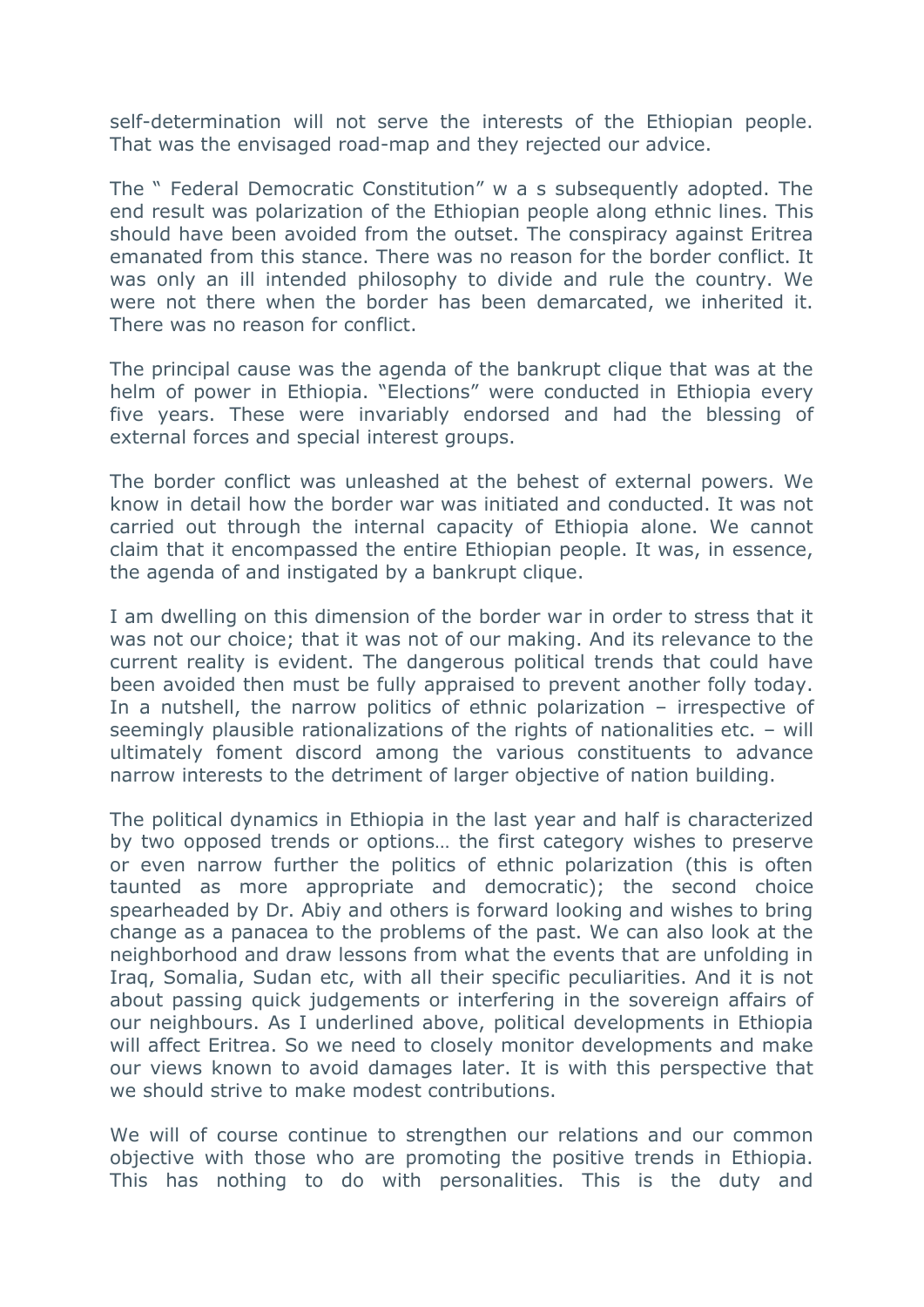responsibility of both political forces and peoples to stem emergence of warlords and kleptocrats that will plunge the country in a quagmire. The ultimate objective is to ensure enduring peace and stability in Ethiopia. On our part we are ready to make our modest contribution.

# **Mr. President, what should we expect from now onwards?**

Any prognosis of potential trends must be predicated on a thorough appraisal of the prevailing reality on the ground. In this sense, the inevitable consequence of politicised ethnicity is that fragmentation is not confined to and does not stop at the large building blocs. It cascades down to the clan and sub-clan levels even within the "unitary' ethnic constituency. It becomes a recipe, as it were, for spiralling strife between and within separate ethnic groups because the political leaders embroiled in the scheme stoke further division to maintain and consolidate their power. This is not abstract or academic inference. It is what we actually see on the ground in all the ethnic based Regions. This is manifested in all its dimensions; political, cultural, social, economic and security sectors. The fragmentation of society has degenerated to its smallest units.

The panacea does not lie in addressing the outward symptoms of the malaise but in uprooting the underlying political structure of institutionalized ethnicity. This must be the overarching objective. Differences within society and one country on the basis of distinct political programmes and choices are natural. But creating a permanent chasm on the basis of ethnicity is toxic that will only destroy the unity and cohesion of any country. The specific institutional forms and systems of the alternative framework can be worked out. These can evolve with time as they are dynamic; not immutable beliefs and precepts as providential books.

The overriding task is to reverse the politics of ethnicity and foster social cohesion as well as unleash positive forces in society through articulation and nurturing of consensus on the new alternatives. We have to recognize this is not easy as there are political leaders who are keen to exploit the inherited and entrenched sentiments of ethnic politics to serve their narrow interests. The political discourse propagated through different media outlets corroborates these conflicting situations. Controversy on the timing of elections, now envisaged for 2020, is another dimension which may further compound the prevailing political polarization. This should not be another bone of contention or polarization. In the final analysis, what is of paramount importance is the substance of the transition; the calendar of the elections is arguably secondary to that central objective. External actors – including pundits, certain think thanks and research centres – are often not helpful as they tend to prescribe solutions that are neither viable nor in consonance with the specific contexts and local realities.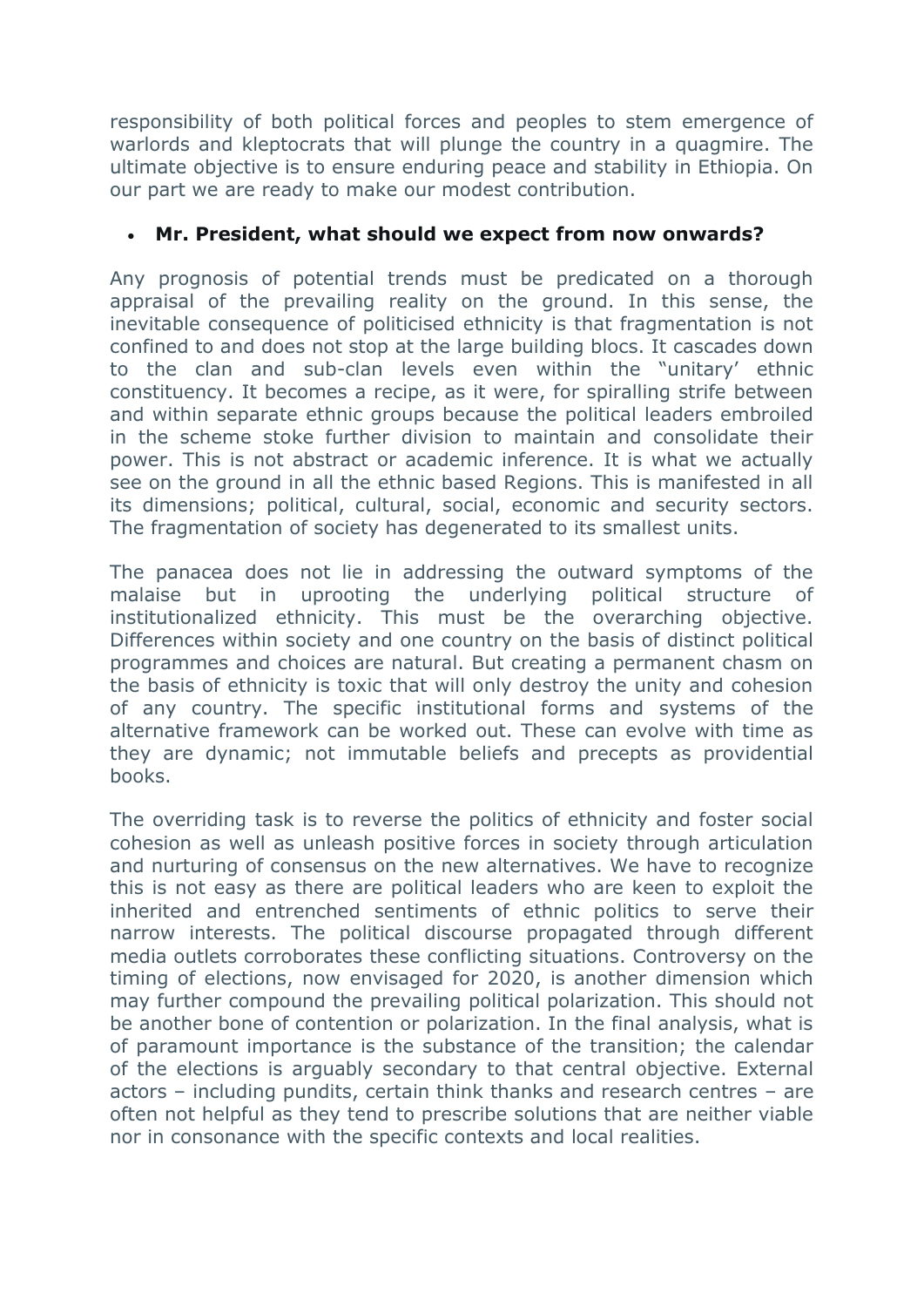As far as we are concerned, our position is not ambivalent. We strongly believe that the policy of institutionalized ethnicity is toxic and obsolete. In our view, eradication of this malaise will serve the best interests of Ethiopia. Furthermore, Eritrea and the region as a whole will also benefit from this. Ethiopia is not like any other country. The spill over effects in the region (Somalia and elsewhere) cannot be underrated. Geography and geopolitics have their own importance. History also offers invaluable lessons.

The new relationship we are cultivating with Ethiopia is on the right track. We also believe that differing options floated to uproot and eliminate toxic and politicized ethnicity should not create cleavages within the forces of change. Some of the generic labels used – i.e. "federalists versus unionists" are in themselves shallow and unhelpful. The discourse must be more profound and nuanced to be constructive and productive.

We can invoke our experiences of the last 30 years. In many ways, what we are saying now is not new. Our position now is not different from what it was in 1994. Had that folly been avoided then, all the problems that ensued thereafter would not have occurred. The enormous losses and sacrifices incurred could have been avoided. The challenge now is to eschew recurrence of another debacle in a proactive way. In this sense, it is vital for us to follow developments in Ethiopia closely so as to avoid potentially negative ramifications.

 **Mr. President, now to revert to the Sudan; a new change has occurred in Sudan too. Subsequently, exchange of visits and meetings have and continue to take place between the Government of Eritrea and the Transitional Government of Sudan. What is the current political situation in Sudan? And what would be the role of Sudan in the ongoing effort to forge a new chapter of regional peace and cooperation?** 

Developments in Ethiopia and Sudan directly influence us more than any other situation in the region. Perhaps the similarities between the trajectories in the recent decades and current developments in both countries may not be that far apart.

To understand the historical relationships between Sudan and Eritrea, we may have to look back at political developments in the 1950s, 1960s, 1970s etc. As we know, a major shift occurred in the political landscape of Sudan in 1989. Still, it would be more logical to see the different segments in their complementarity; as one integral whole. And we cannot also look at these continuums distinctly from our own history.

Since the 1950s, or even before, there was no country in our region, in comparative terms that had a fairly advanced political culture as Sudan. The influence of the Sudan on Eritrean politics, and even in Egypt, was not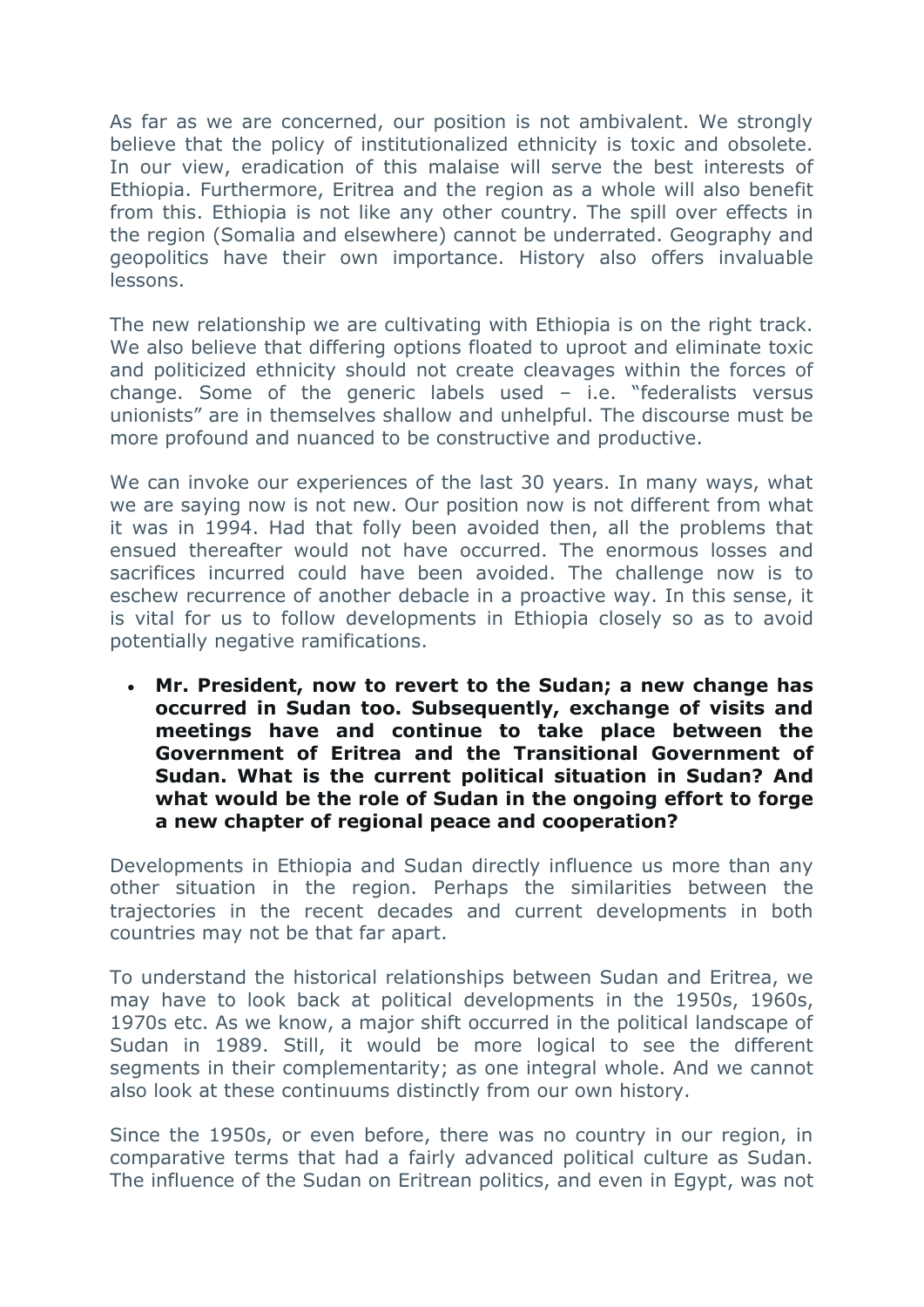negligible especially in terms of the beginning of the armed liberations struggle.

The political culture in the Sudan was peerless in comparison to other African countries. Divisions along religious and ethnic lines were nonexistent in Sudan in the 1950s and 60s or known. Except the traditional political parties, such as UMMA, the political makeup of Sudan had its own political features.

At the end of the Cold-War, "Political Islam" emerged as a new trend. This had nothing to do with Islam or religion. It was concocted to disrupt the prevalent advanced political culture. How did the Islamic movement emerge and develop? In 1983, at the time of Numeri and when Political Islam was at its incipient stage, the National Islamic Front (NIF) did not represent even 5% of the people's political outlook within the existing political parties. It never exceeded that figure thereafter in spite of the NIF's cravings to assume power.

In 1989, the NIF seized power through a military coup. This political agenda that was imposed through a coup plunged Sudan into unimaginable political quagmire, economic stasis and perennial insecurity.

To downgrade a country like Sudan, which had such an advanced political culture, is no less than a high crime. This is especially so when seen in the context of the propaganda and programme that the NIF had pronounced when they seized power in 1989 with what transpired during the subsequent thirty years of their rule. What was the situation in Sudan, in terms of all the relevant parameters, during those 30 years until the advent of change yesterday through a spontaneous popular uprising? This was sadly a period of immense havoc and decline in political, economic, cultural, social and security sectors.

This may be irrelevant and imprudent today. But in my view, the separation of South Sudan was not inevitable. The rights of the South Sudanese people could have been addressed like other people's rights. Separation was essentially triggered by the venal political stance that we have described earlier. They may justify it through different excuses, but the original notion was to secure an appropriate resolution of the issue within a unity state. This should have been solved as an internal Sudanese problem. The argument is not about the fundamental right of the South Sudanese people to separate from the Sudan. And in any case, has South Sudan achieved internal stability and peace? Is the relationship with North Sudan cordial? When you examine the events that unfolded from the 1990s until the ultimate separation, was the latter inevitable? Were there other alternatives? We know the developments that led to the separation of South Sudan because we were actively engaged in the process of resolving the problem. And in retrospect, it is clear where the blame lies.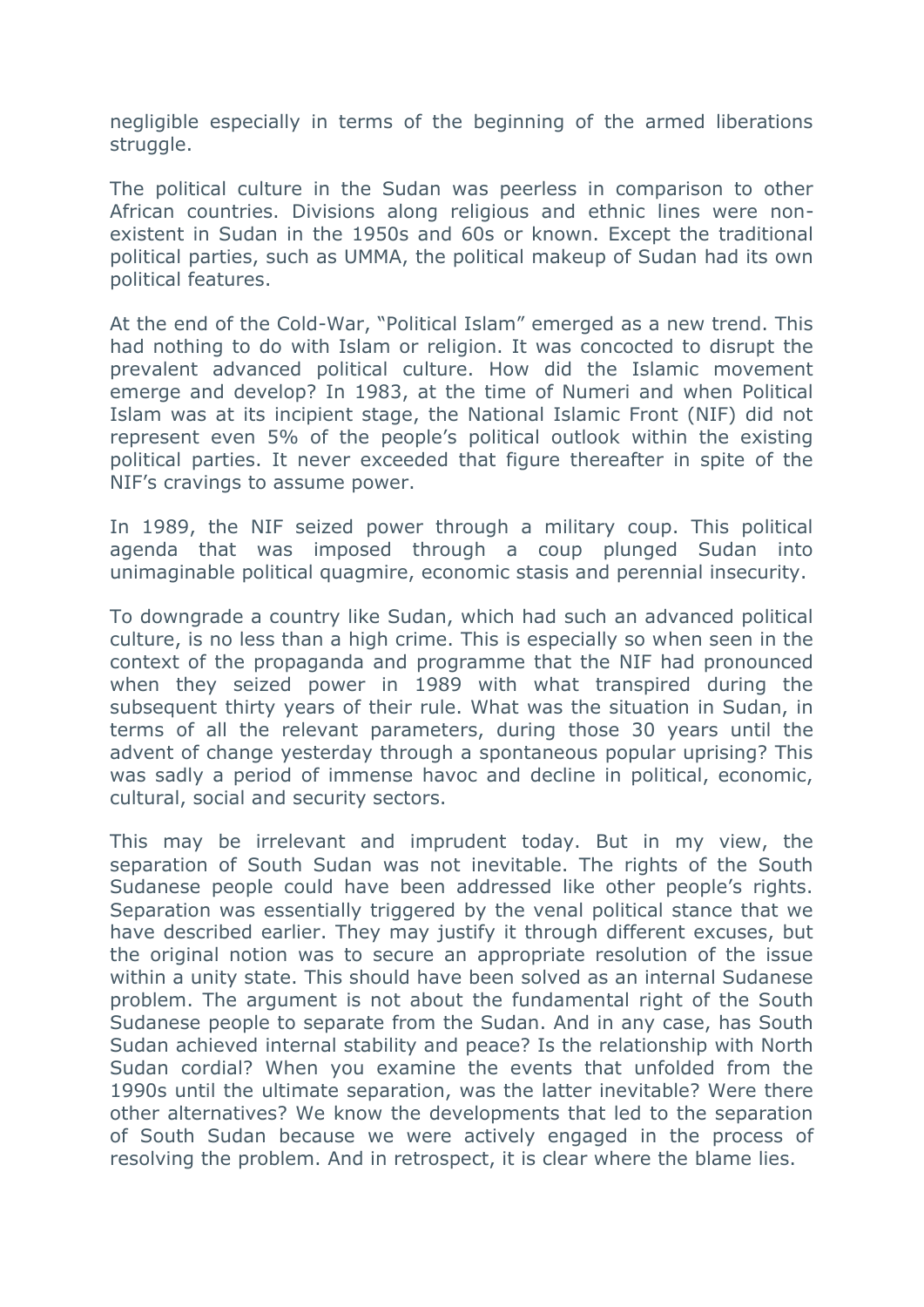Other crimes such as Darfur, Eastern Nile, Bahir Al-azraq (Blue Nile) and Kordofan also followed in its sequel. They (NIF) fomented social cleavages that were never heard of before. They were bragging about "selfsufficiency" and posing as "defenders and guardians of the oppressed people". These were hollow words.

After 30 years, what is the accumulated debt of Sudan? This is estimated at around 60- 50 billion US dollars. 90 to 80 billion USD was reportedly looted and deposited in foreign banks. The Islamic agenda was obviously a convenient mask for otherwise uncouth kleptocrats bent on embezzling public funds. The spontaneous popular uprising that erupted was the inevitable response to the calamitous reality.

Sudan is one of the richest countries blessed with mineral resources and agricultural potential. During the British colonial era, the Gezira Cotton Project alone was billed for contributing almost 10% of the (annual) revenues of Great Britain. Sudan's agricultural potential and wealth is simply unparalleled.

The vibrant industries and agricultural enterprises finally collapsed to the extent that the country was beset by acute food shortages. In addition to the political cleavages induced by the regime, rampant corruption and embezzlement of public funds in the name of Islam were the principal causes of the economic crisis. And more ominously, they made Sudan the epicenter of terrorism and regional destabilization.

Osama Bin Laden was operating in Sudan in 1994 when we were compelled to severe our diplomatic ties. Al-Qaeda was based there. Eastern Sudan became a haven for terrorists. The 1989 coup leaders who presumably set out to change Sudan became sponsors of fundamentalist terrorism from the outset. Thereafter, they continued to provide sanctuary to other terrorists including Boko Haram, Daesh etc. Even Carlos was there at one point in time. They plunged Sudan, against the will of the people, in a cauldron of fire with all the attendant economic problems.

Sudan must now be removed from the list of countries that sponsor terrorism and focus its efforts to resolve inherited economic problems. As I underlined before, the popular uprising did not stem from organizational or sensitization campaigns of political parties; it was a spontaneous reaction to the destruction of the country in 30 years of NIF rule.

In short, it has become now very challenging to reform the political structure and get rid of their legacies. Today there are many opposition organizations operating in different parts of the country. These were directly or indirectly created by the former regime.

Sudan is now in a period of transition which has its own peculiarities in comparison to the ongoing process of change in Ethiopia. The direct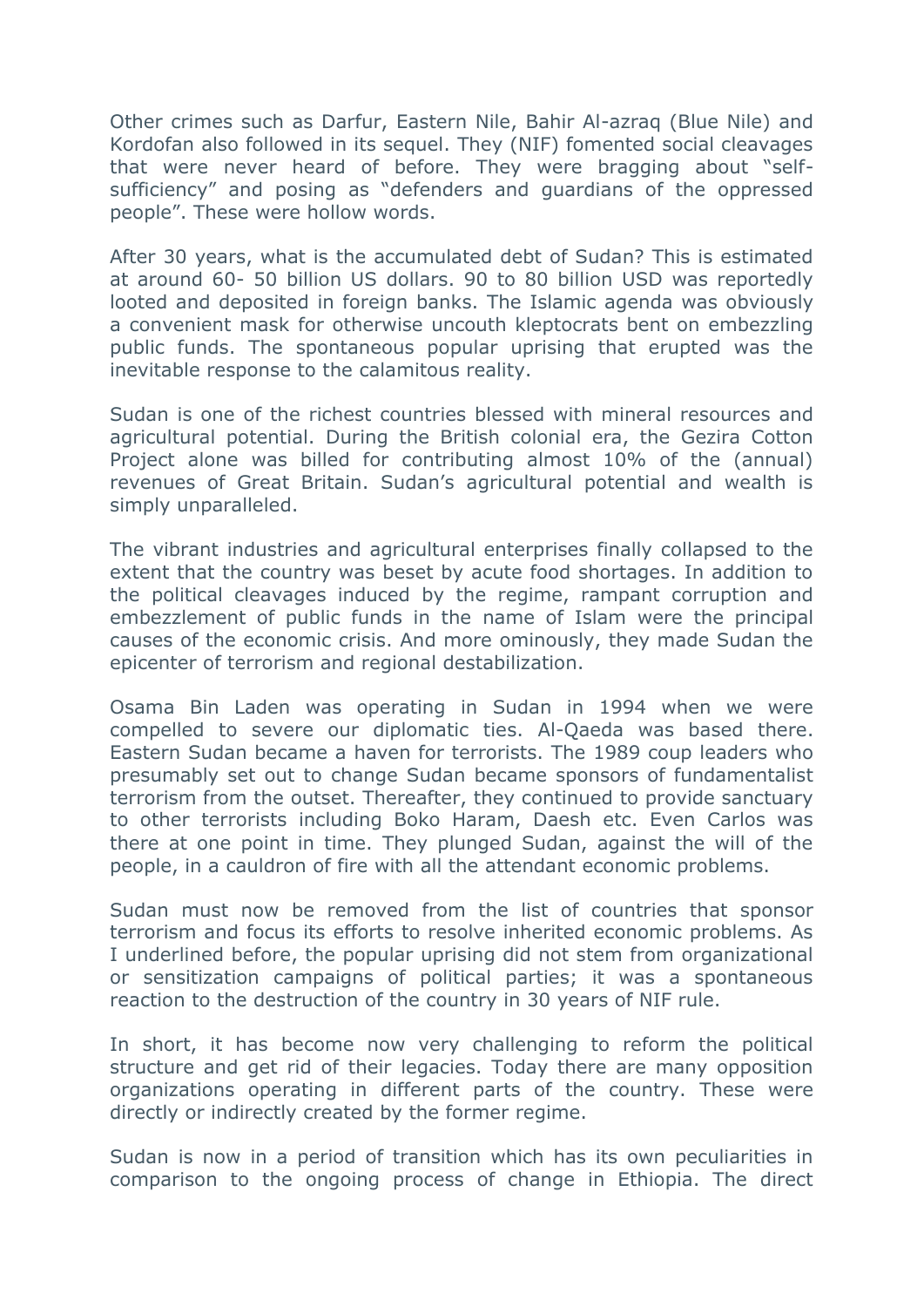internal challenge is political as there is assorted opposition movements essentially linked to the NIF regime. The external dimension too must be recognized as Sudan was isolated before

The expectations are Sudan will restore and revert to its advanced political culture and assume its rightful place in the region. Sudan had entered pacts and alliances with certain forces of regional destabilization. It was embroiled in forums and networks alien to the region. Rectification of these follies and Sudan's constructive regional stance will contribute to greater regional stability. This will remove prevalent threats to our own security and prompt us to work together for better results.

The government has embarked on a transition period (3 to 4 years). The political solutions floated will surely face a host of challenges and obstacles. Will the proposed frameworks bring about enduring and sustainable solutions? What are the political, cultural, social, economic and security hurdles that must be scaled? There are internal forces who seek to scuttle the process of change. There are also external attempts to reverse the process by forces who consider the change as a loss.

For our part, we have no choice but to follow events closely. This is critical both for formulating informed choices and options as well as to gauge and properly identify the modest contributions that we can make. Again, we cannot be bystanders or indifferent to developments that unfold in our immediate neighbors as would normally be the case for events in other distant countries. It must also be noted that in the last 30 years, it was not only the people of Sudan who lost opportunities. We have lost development opportunities as well. In the event, and as it is the case with Ethiopia, our active engagement is warranted for a raft of reasons: Sudan's role in both bilateral and regional terms is significant; positive change and restoration to normalcy in Sudan has considerable dividends to the region; and, the opportunities for promoting mutually beneficial regional cooperation in economic and security matters will be greater. These sentiments and positions are mutually shared and reciprocated by all Sudanese political forces engaged in the transition process. Both sides have accordingly embarked on a structured and periodic process of mutual consultation. Our long exposure to and intimate knowledge of events in the Sudan is of course an asset.

Still, the challenges are not easy and should not be underrated. Some of the political actors in Sudan are powerful in terms of their economic muscle which can be misconstrued to create pressure. The arsenal in their tool box is not negligible. They can funnel these tools to stoke social mistrust and discord. The same is true with regional powers who harbor ill-will. Who are these powers? What are their tentacles? In which subregions are they active? Which instruments are at their disposal? Here again, the complexities are evident.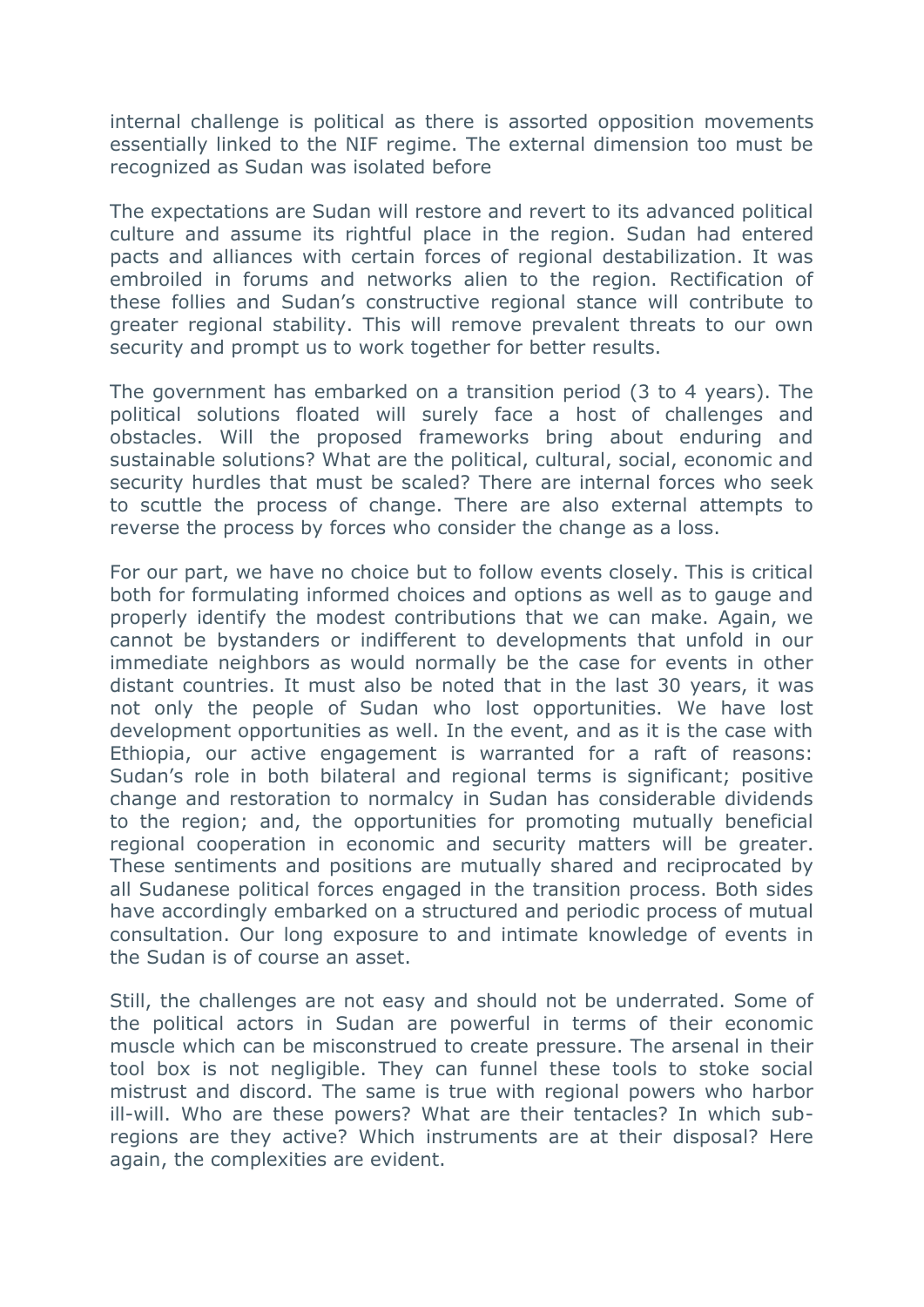We should also take into account the perspectives of major global powers. What was their calculus in the region in the 1940s (after the end of the Cold War) when they were asserting that Eritrea "will not serve our interests? What are their interests and what is the hierarchy of these interests through their own prisms? The primary challenge in our region is economic and the countries continue to grapple with daily challenges of food security. Yet, all the powers that are exerting pressure these days have all along compounded the problems and participated in the looting of the resources of the region.

Regional players who had instrumentalized Sudan to advance their subversive agendas cannot be expected to embrace the change with folded hands. They will try to reverse the trend; they will use their financial leverage to that end. We know these forces intimately.

The challenges for transition are thus complex and multi-faceted. It requires capabilities to thwart external subversive schemes, prudence in tackling internal challenges and cohesion with its ranks and constituent parts. It may be premature now to discern with absolute certainty how the process will pan out. The political, security and above economic problems that the transition has to grapple with are not easy. What are the options in respect to the latter in particular – soliciting external assistance, subsidy and loans; reviving domestic potential, etc. Cultivating internal consensus for whatever approach is preferred is another challenge.

The recent disturbance in eastern Sudan is another dimension in the spectrum. This was deliberately fomented by the internal and external forces bent on rolling back the change underway. The situation in eastern Sudan has a bearing on Eritrea. The scheme is thus driven by their negative agenda against Eritrea as it affords the architects of this political mischief to "kill two birds with one stone"

In the event, it is too early to say that Sudan has fully resolved all its problems and is currently progressing forward without obstacles. It is still in a transitional phase. For our part, we will continue to monitor developments and strive to make modest contributions. Our approach in terms of cultivating positive interaction with the forces in the transition is not different from what is being done with Ethiopia. But in the final analysis, what is determinant is their perspective and programmes in this journey which is in its early phase.

 **Mr. President, we would like to focus now on the broader neighborhood and particularly the Arabian Gulf. The Government of Eritrea has been exerting efforts to cultivate solid ties of friendship and partnership with Gulf countries, besides its endeavours in the Horn, pursuant to its foreign policy of safe and peaceful neighborhood. What is the progress in this regard?**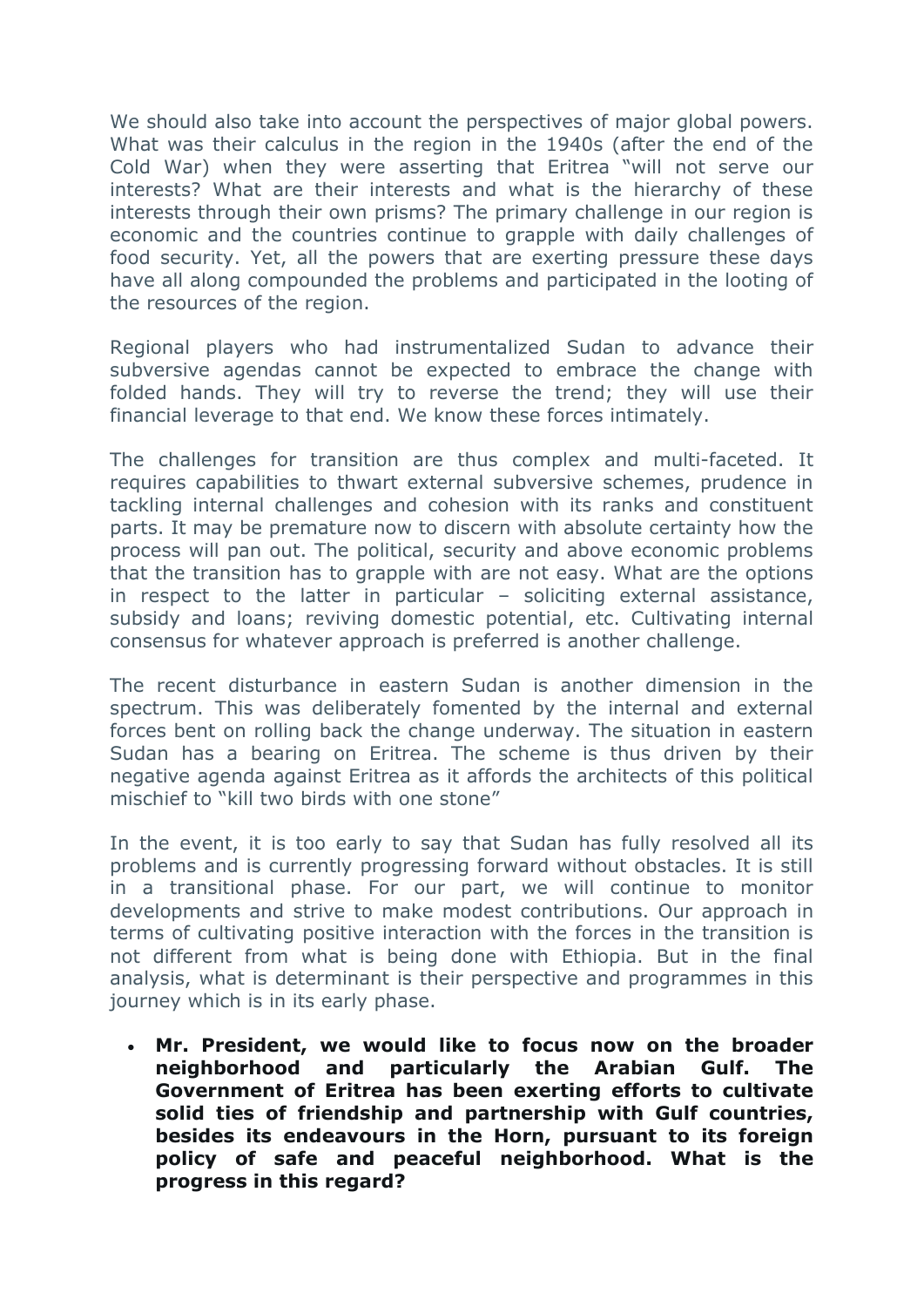Our initial reference frame was not one region but the neighborhood as a whole. In our lexicon, the neighborhood consists of four regions. First are the countries of the Nile Basin such as Sudan, Egypt, Ethiopia, South Sudan, etc.

These countries are very important because of their strategic and geographic location. The second group are the countries in the Horn of Africa, such as Somalia, Ethiopia, Sudan, Djibouti, Eritrea and others. The third category consists of the countries bordering the Red Sea, such as the Kingdom of Saudi Arabia, Jordan, Egypt and Yemen etc. And lastly, we find the Gulf States, which are an integral part of the neighboring countries.

These four regions are not only related by geography. They are also interlinked by shared strategic, economic, political and security interests and affiliations. This is too palpable to merit more elaborate discourse.

Our domestic programmes are of course of paramount importance to us. Our domestic priorities cannot be put to the backburner. Still, a stable regional environment of mutual respect and cooperation is vital for us. This is not a choice or option; it is a necessity. So we need to interact with others and make modest contributions. The issue is not whether we have influence or not. We may gauge the respective influence and leverage of others - that of Egypt, Sudan, Ethiopia, Saudi Arabia, Somalia, Yemen and others in the wider neighborhood. Obviously each country has its own specific influence or leverage that is congruent with its capabilities.

Irrespective of this factor, synergy is created where mutual respect and cooperation flourish. Stability that nurtures trust will be enhanced too in this setting. Economic development; the betterment of citizen's quality of life become more achievable in a conducive climate of cooperation. Combatting threats to regional security, money-laundering, illicit arms trade, human trafficking; and programmes of counter-terrorism are more effective through collective and concerted action.

The critical point is nurturing consensus on the underlying notion. The geographical boundaries of the constituent parts are not really a matter of controversy. Once there is agreement on the desired goals and objectives, these secondary issues can be handled with flexibility. We can subsequently work out the most appropriate mechanisms.

This is not a new invention. When the Horn of Africa Initiative was launched in the aftermath of the end of the Cold War, we participated from the beginning with the frontline parties. The revitalization of IGAD followed in its sequel. The controversy then was not about the name of the organization but its core objectives and functions; that the ultimate aim is to enhance regional integration. The limited mandate of drought was extended to include development and regional integration.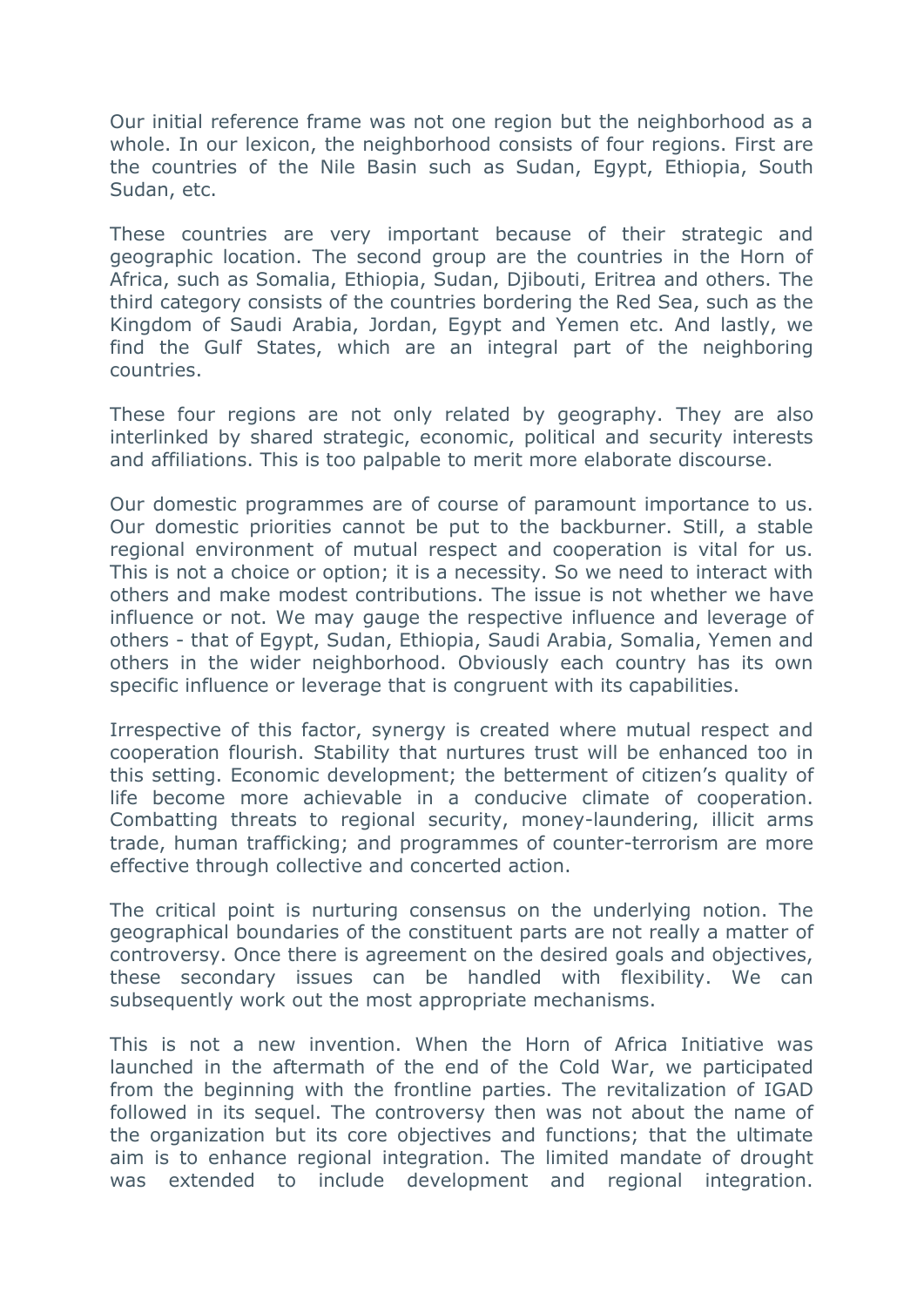Unfortunately, IGAD became subservient to external agendas and a tool against Eritrea.

Invasion of Somalia occurred in 2006 through the collusion and instigation of the TPLF, the US Administration and others. The cherished mechanism of regional integration was consequently scuttled. We suspended our membership and we are not and will not be there.

But, the idea and commitment to regional cooperation in its widest sense that we are talking about now is not different, in essence, from what was contemplated then. We may sometimes exaggerate by saying that we have a better understanding of the imperative of robust cooperation because we have acquired rich experience long ago, and overcome countless challenges. The issue is not about geographical or population size. It is not about economic power. It is about the quest for stability. And when it comes to stability and peace, we are in the forefront in terms of unequivocal choice and commitment.

For us, to work for the stability of the neighborhood is not an agenda for tomorrow or after tomorrow. Taking stoke of our past experiences, the modalities will have to be worked out meticulously and comprehensively. This is not merely a matter of political goodwill.

Past experiences will surely be useful for drawing appropriate lessons. The new ties we are cultivating with Ethiopia, Sudan, Somalia, the Gulf countries fall within this larger framework. And in all these instances, nurturing consensus and the convergence of views are obviously cardinal pre-requisites.

Let us examine, for instance, issues on the Red Sea. The 11- point concept paper we submitted summarized our view on the platform and mechanism envisaged. Clarification of objectives and mechanism – which may be seen in three phases – is of paramount importance. Irrespective of its power or wealth, one country cannot shoulder the obligations of the other littoral State. The legal provisions must be clear too.

The Somali problem cannot, for instance, be solved by other countries but only by Somalis themselves. Missiles and drones – or other imported technology – will not resolve the security situation in Somalia. In brief, each littoral States must first build its defense and security capabilities. One littoral State cannot be a substitute to another in this regard.

Synergy will be acquired once this is done on an individual littoral State basis. Extraneous powers can be involved if there is a need to buttress our collective and pooled capability. If the littoral States cannot coordinate among themselves and pool their capabilities, the security of the Red Sea will not be guaranteed by other external forces. When we pool together our collective capabilities – of all armed services – the impact will be much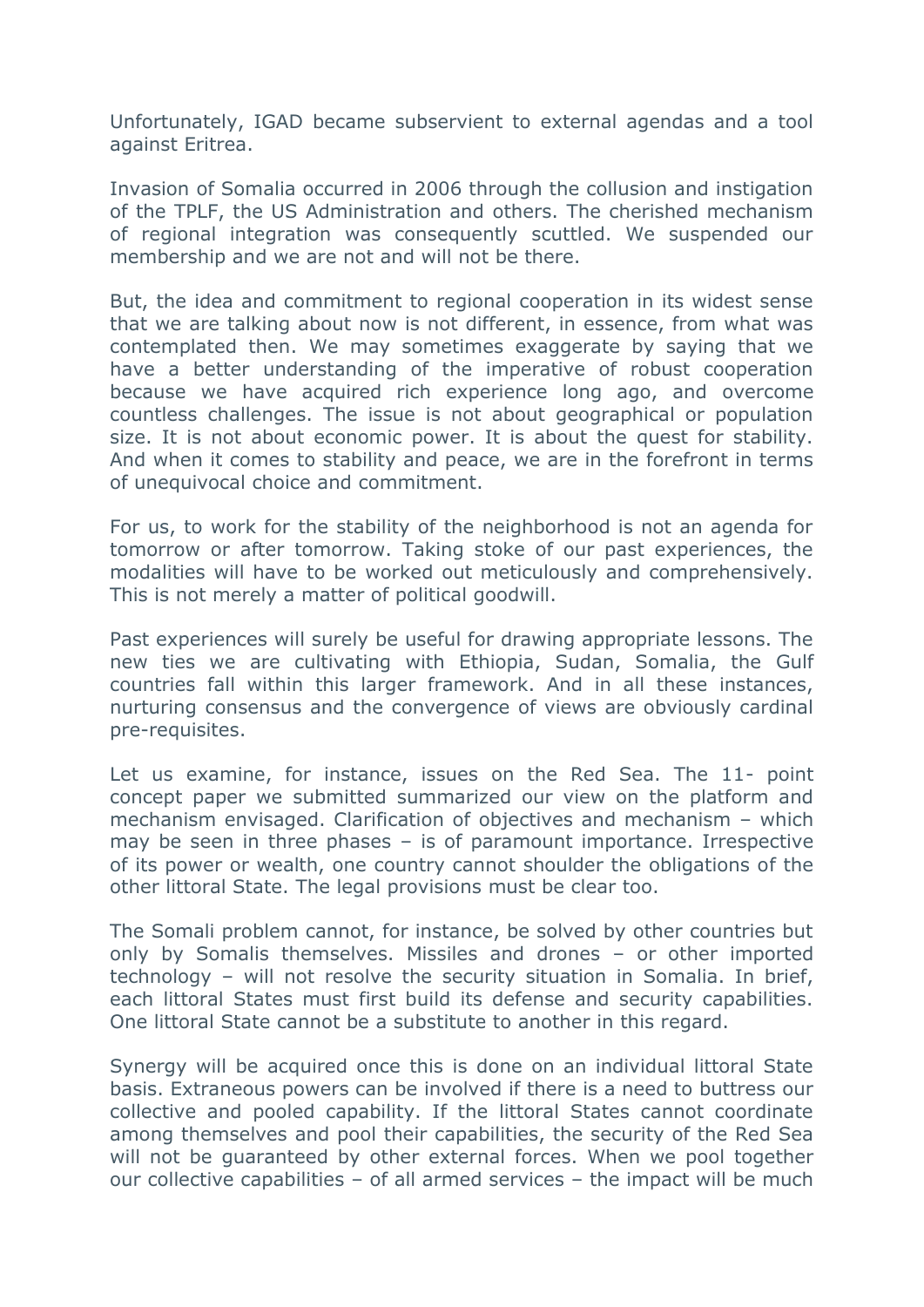effective. We may then invite the support of extraneous forces through mutual consultation when and if warranted. This approach is equally valid for other regional mechanisms of cooperation; in the Horn of Africa; the Nile Basin or the Gulf.

These are the skeleton or essential contours. The specific details can be worked out by expert and professional committees. So there is no need to delve into unnecessary controversy. This broad roadmap can be taken as a starting point.

It will also be essential to examine broader global changes and trends and its ramifications to the neighborhood. What is the regional impact of developments in the Americas, Europe, and Asia? In today's interdependent world, we cannot speak about our neighborhood in isolation from global dimensions. The interlinkages cannot be ignored. If we talk about counter-terrorism, there is consensus in terms of eliminating the scourge. The task is then reduced to practical matters of organizational and methodological configurations for the desired concerted action.

## **Domestic Issues**

**It is to be remembered that on 7 and 9 February 2020, National media outlets, Eri- Tv and Dimtsi Hafash Radio Programme, have conducted exclusive interview with His Excellency President Isaias Afwerki on range of subjects focusing both on regional and domestic issues. Excerpts of the fourth part of the interview on domestic issues follow:**

 **Your Excellency, the introduction of a new salary scale in the year 2016 for government employees has benefited those in the Eritrean Defense Forces, as well as nearly 70% of those in national service and civil service. But the salaries of senior employees and those whose education is below twelfth grade has not yet been increased. What is the government's salary settlement program for this year?** 

I would first like to remind everyone that this issue cannot be talked about in an hour or two as it needs a long time. The people and the concerned government employees must understand the issue. It is a topic that must be dealt with in-depth and with other programs.

When we talk about government employees, we are not dealing with ordinary government employees as in other countries. Members of the Eritrean society that fought in the liberation war later became government employees. When someone who has spent their life in the struggle, in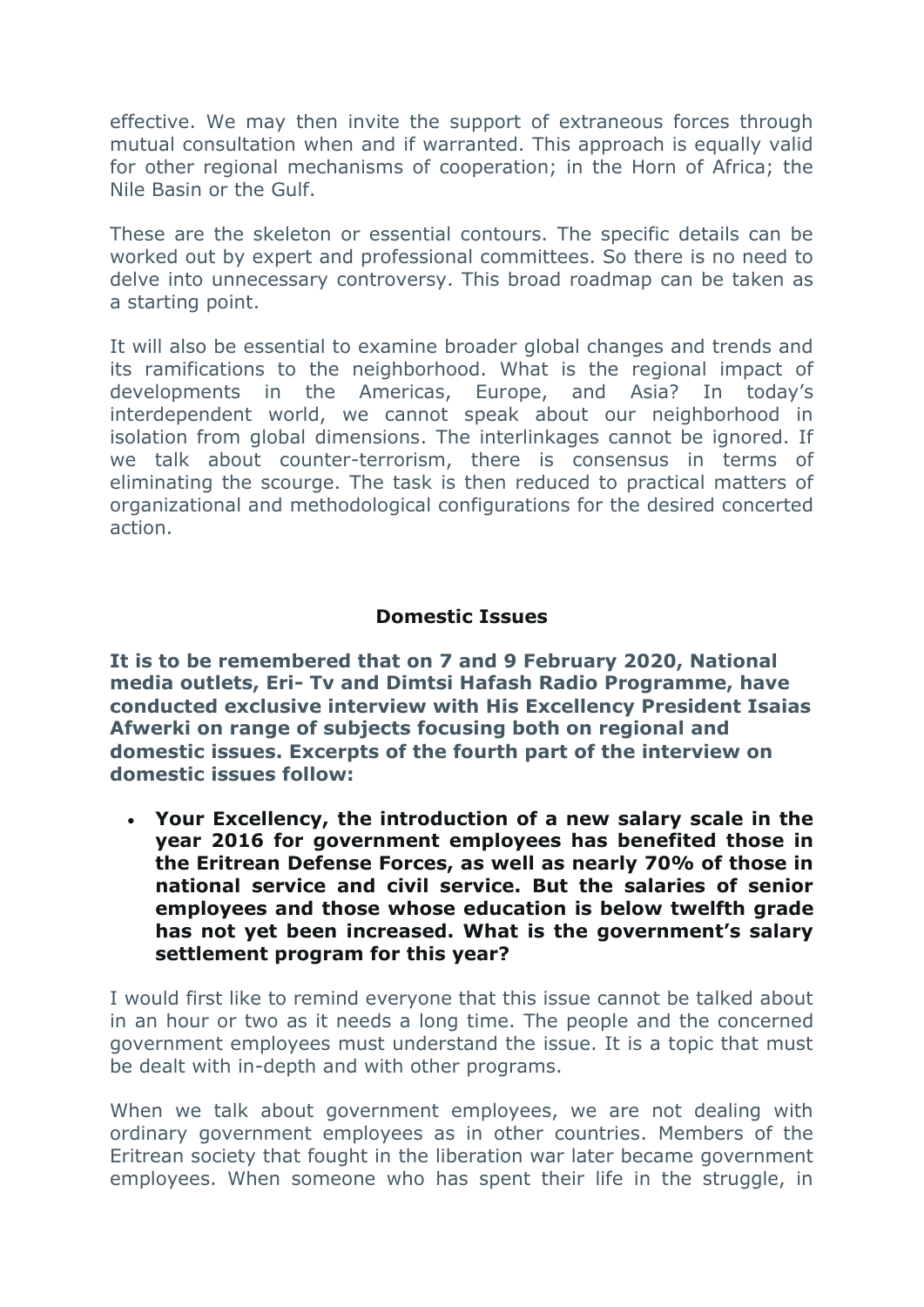raising children, and taking various responsibilities finally becomes an employee of the government, we must ask how this person lives. And when did they become a government employee? How is the senior, intermediate, and new employee classified?

Since the issue raised is related to salary, you can look into this topic indepth and collect data until you have the full picture. Government employees are still working with a nominal salary. We cannot say that the salaries paid after Eritrea's liberation covered the costs of living, but this cannot continue the way it has.

Having realized that the introduction of a new currency in 2015 might impact our fiscal and monetary policies, it was said that government employees' salaries should be considered along with it. Of course, this idea did not just come in 2015 - it had been a cause for concern for some time.

How can a government employee lead a normal life? Those who lived alone in the past now support a family - how can they live on the same salary? Let us start talking about this issue in relation to the period starting from 2015, that is, with the introduction of the new currency, by conducting the required assessments of the salary scale and looking at the living conditions of people, including the destitute and the needy, who cannot be seen in the end in isolation from government employees. We must search for ways to change their living standards for the better.

Given the many obstacles that we faced in the past and the inability to build our economy quietly, this has put great pressure on us, in addition to other pressures. To find the answer, we must do our duty and conduct studies.

The matter that needs to be addressed is not only the salaries of government employees, but the conditions of our economy. Let us look at this vital issue. If we want to come up with a comprehensive solution, we must first understand and define our problems. Finding a solution does not take place solely with ambitions. The determining factor in this is our economic reality and how and where it is going. If the salary is to be adjusted, it must be done in a way that improves the standard of living of all employees with different levels of salaries. We must go back and look at the conditions of our economy. But what are the criteria that we look at? If you want to talk about the economy of any society, the first criterion is productivity or innovation. It is all about wealth creation. You must look at what the production is and its quantity in every sector –for instance, in fish production, agricultural and mining activities, and other sources of production.

An evaluation of all sectors and factories can provide us with a general picture of the nation's wealth and how it has been developing or how it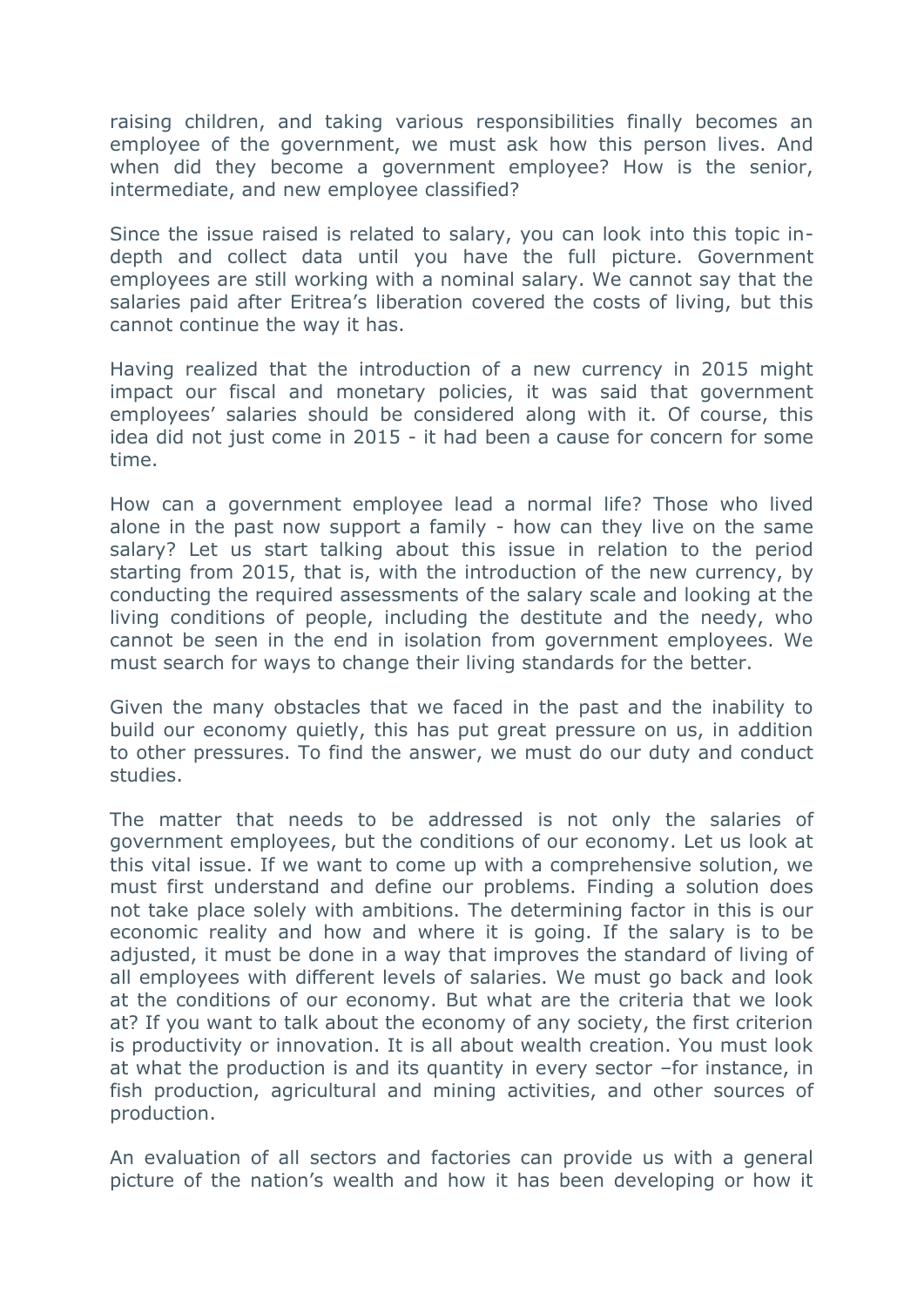will develop. In the end, if you think about the issue of salaries, you should think about the conditions of all government employees and not only about individuals. If we want to grow our economy, we must understand the challenges and opportunities, and by what methods growth can be achieved. This field is very large, and you cannot find an easy answer for it; you must have numbers.

This topic leads us to say that the economy is not limited solely to the production process. It also requires wealth distribution. If the economy includes production, distribution and consumption, then production is the basis. Increasing production is an important process to support the economy and create wealth. What about wealth distribution? The distribution of wealth is arguably related to production, and ultimately to consumption as well.

How is wealth distributed now, not only among government employees, but also to those who depend on the agricultural sector and other areas such as trade and investment? How do these people live and how is the nation's wealth distributed to all of these groups? Is wealth distributed equitably and does it promote safety and stability? Does it provide additional strength to the economy?

There may be a distribution of wealth, but what does that distribution look like, and how and what are the living standards of our people? How do they get their share of the wealth, and how does it affect the living standards of government employees and others? When we want to decide the amount of salary it should not be for a year or two. It must be for an extended period, with sustainability ensured. The salary affects government employees, but it must go beyond that to affect the economy positively.

Generally, we must collect information related to these matters, complete the necessary studies, and in the end, without wasting more time, and after confirming the conditions of our economy, its growth, and nature, we must decide the amount of the salary despite the difficulty of this matter.

In addition to the studies we are conducting to determine the salary, we must decide the salary scale, and we said let's start from the lowest level. The matter was discussed extensively. It was said that if you want to define the lowest level, you have to assess what individuals need in terms food, water, clothes, shoes, and housing. In short, we must determine the minimum level cost of living.

We said let us make the minimum level of salary 1800 Nakfa, with five total levels ranging from 1800 to 4000 Nakfa. Age, skills, and specialization were considered for the minimal salary of 1800, but for those who graduated with a bachelor's degree, the starting salary is 4000 Nakfa. As for the five levels, they should be arranged well, provided that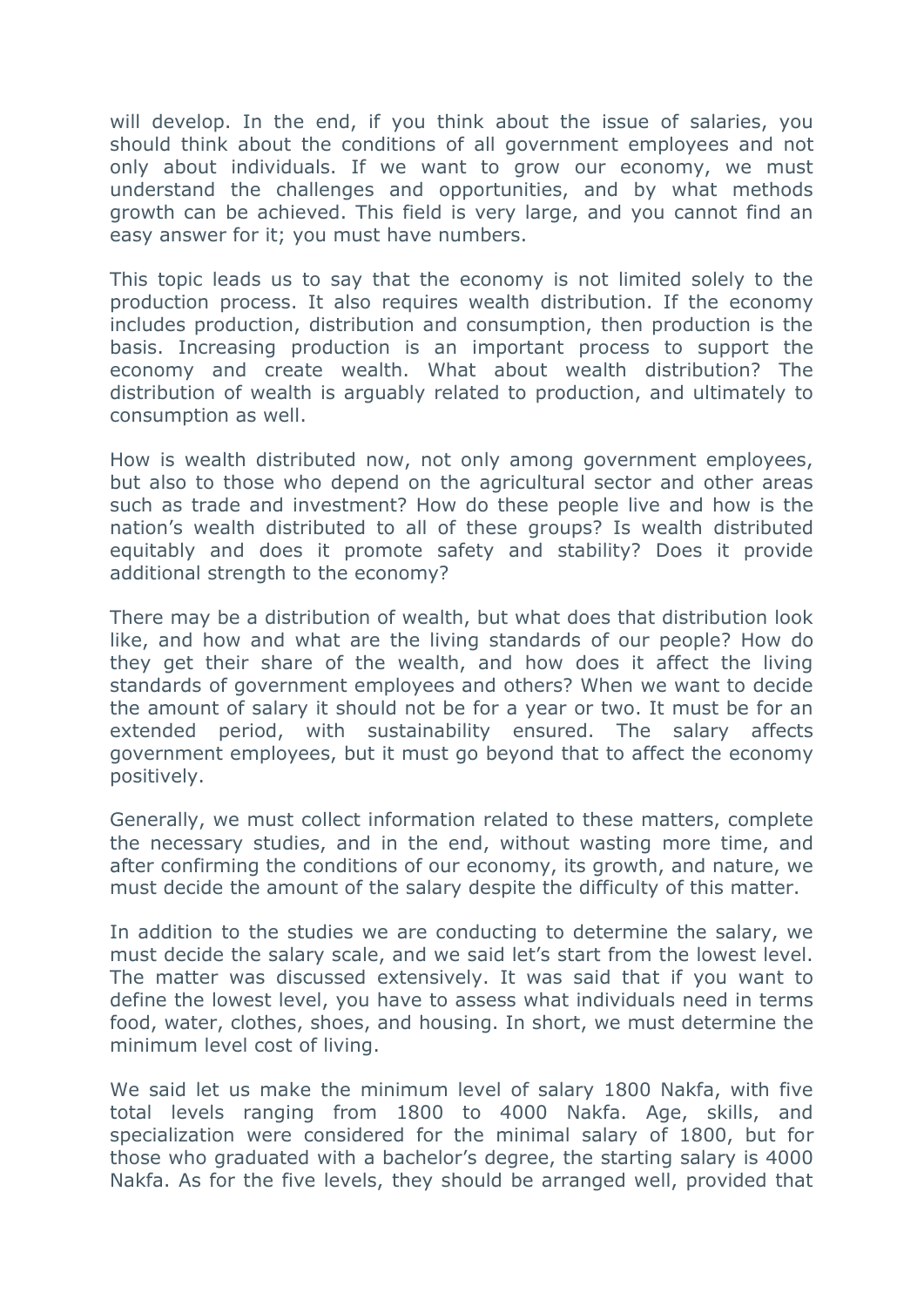this is a starting point on which to focus. When we collect sufficient information and data, then we are able to have a clear picture, and in this case we can determine what may be done. But now, instead of waiting for the study to be completed, we saw that we should start with this and implement it on the ground.

Given that the total salary is frequently entered in the state budget, for how long will the state budget bear this burden? Since we cannot apply this decision to all, we decided to start with those who are less well-paid, for example, members of the Defense Forces, civil service, and government and parastatal organizations. If we say we start with the members of the Defense Forces, let us start with the ordinary individuals, and then move up the ranks slowly.

We put the Defense Forces at the forefront because they constitute the majority of those who work in remote areas and villages. The salary adjustments should begin with them. Also, those who live in villages are given precedence over those who live in cities. Similarly, those raising families are prioritized.

As for government employees living in cities, we can come to them later. It was decided for this approach to be implemented in 2018. Based on economic growth and development trends, data collection in various areas is required – fisheries and agricultural development, and national development related to energy, infrastructure, water, housing, and various services.

If we take agriculture, for example, our people are dependent on it. How much annual production can we have? How much food is imported by the government, in addition to local production? Do we have agricultural programs that we talk about year after year, because the rainfall is beyond our control and can change annually? Thus, we may not be able to guarantee our productivity, including consumables, which go hand in hand with salary. We mostly import agricultural produce, and this leads us to disburse funds in hard currency, which we must reduce. It is only when we solve this challenge that we can confidently say the introduction of the new salary scale has worked.

And now the first stage of salary adjustment has begun for members of the Defense Forces. But in the civil service this program has not been implemented, and we can ask what the guarantee is for those who receive the lowest salary, 1800 Nakfa.

If a person who receives 1800 buys a bottle of water for five or ten Nakfa, and at the same time pays 1000 in house rent, then a salary of 1800 will not be sufficient. That is why we say 'no need to rush but will study it carefully.'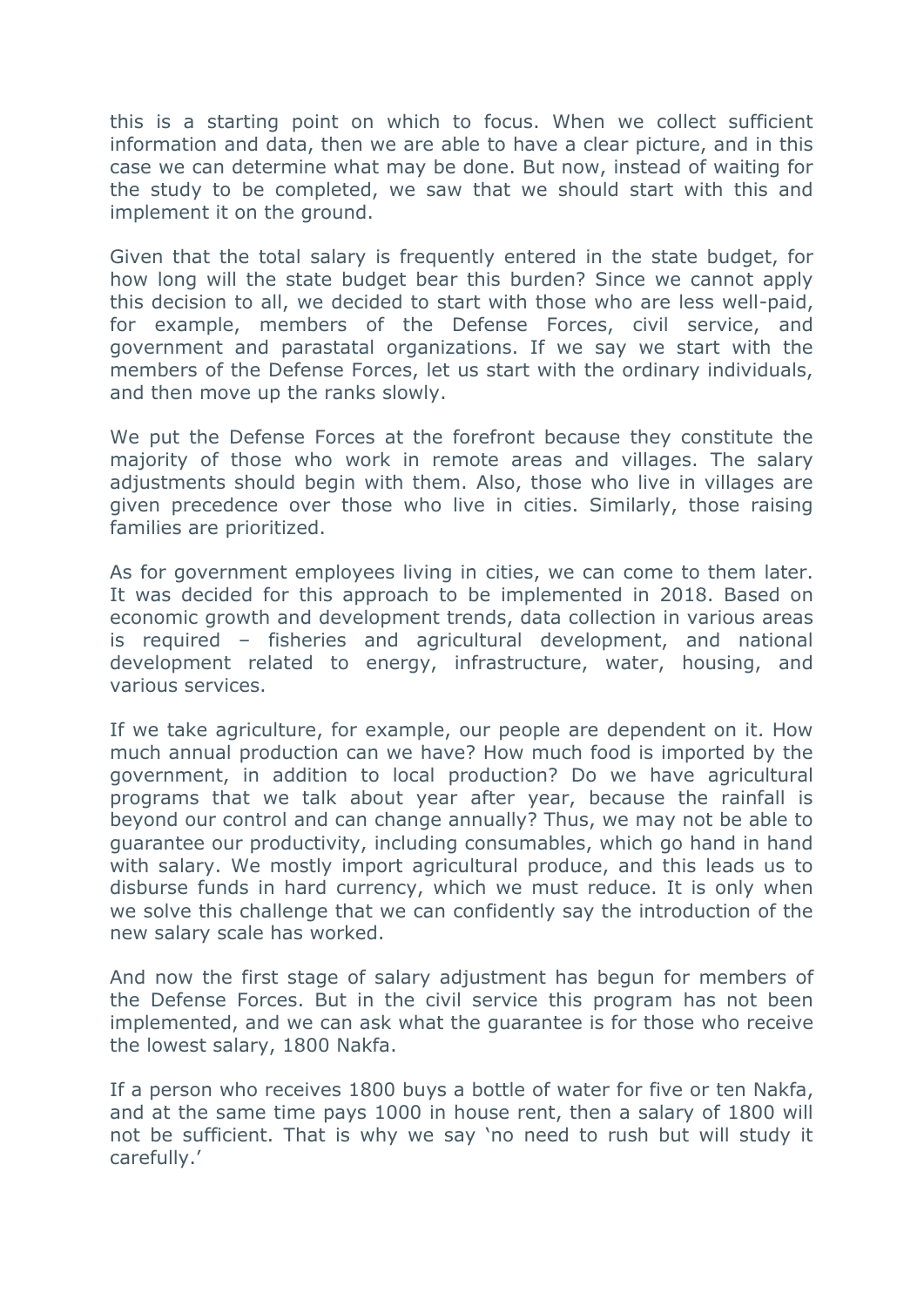The state owns water as a public resource. But at what price is water being sold in cities and do people who live in villages and towns have access to clean drinking water? What can a government employee with a salary of 1800 buy?

If we want to live in dignity, we must know the existing prices. There may be basic foodstuffs that the state brings to the citizen, but individual needs are not limited to that. When we try to study the situation, data can surprise.

For example, the government sells water to water-tank truck operators at 47 cents per barrel, which operators then sell for 50 Nakfa. A liter of milk is now sold for at least 20 Nakfa. But it should not cost more than four Nakfa.

The cost of living cannot rise in that way, and it is not possible to live in this way anywhere in the world. We must find solution to this matter. If a person's salary, as mentioned, is 1800, how can they live or rent a house?

The employees, especially those who support families, are in a difficult situation because most of them receive the lowest salary. How can a government employee live in this situation? The cost of living is the sum of the basic consumables that a person needs – food, clothes, housing, and other supplies. The government cannot come in and intervene, saying the price should be like this, or lower or raise this price.

Prices are increasing, and because buying and selling are conducted with speculation, this is driving inflation. When a 200- liter plastic barrel is sold at 40 cents per liter, one liter ought to be sold for a quarter of a cent. So, in what sense does one sell half a liter of water at five, eight or ten Nakfa?

Moreover, the salaries that started with the introduction of the new currency in 2015 should be considered. How strong is the purchasing power of the new currency? The issue of addressing the cost of living is determined on the basis of the government employee's salary of 1800 or 4000 and the purchasing power of the currency. Once the government has decided that the price of the dollar is 15 Nakfa, it is not considered sufficient given the high cost in the markets. What can one buy for 15 Nakfa from the market? Is the price of the dollar close to the prices in the countries that deal in dollars? This causes you to doubt the stability of the exchange in this respect. There will be a drop in the purchasing power in the markets, because the salary that the employee receives, whether it is 1800 or 4000, will be exchanged in the markets for the purpose of purchasing.

If all employees spend their salaries in the markets to buy their necessities, surely that lowers the purchasing power of the currency. And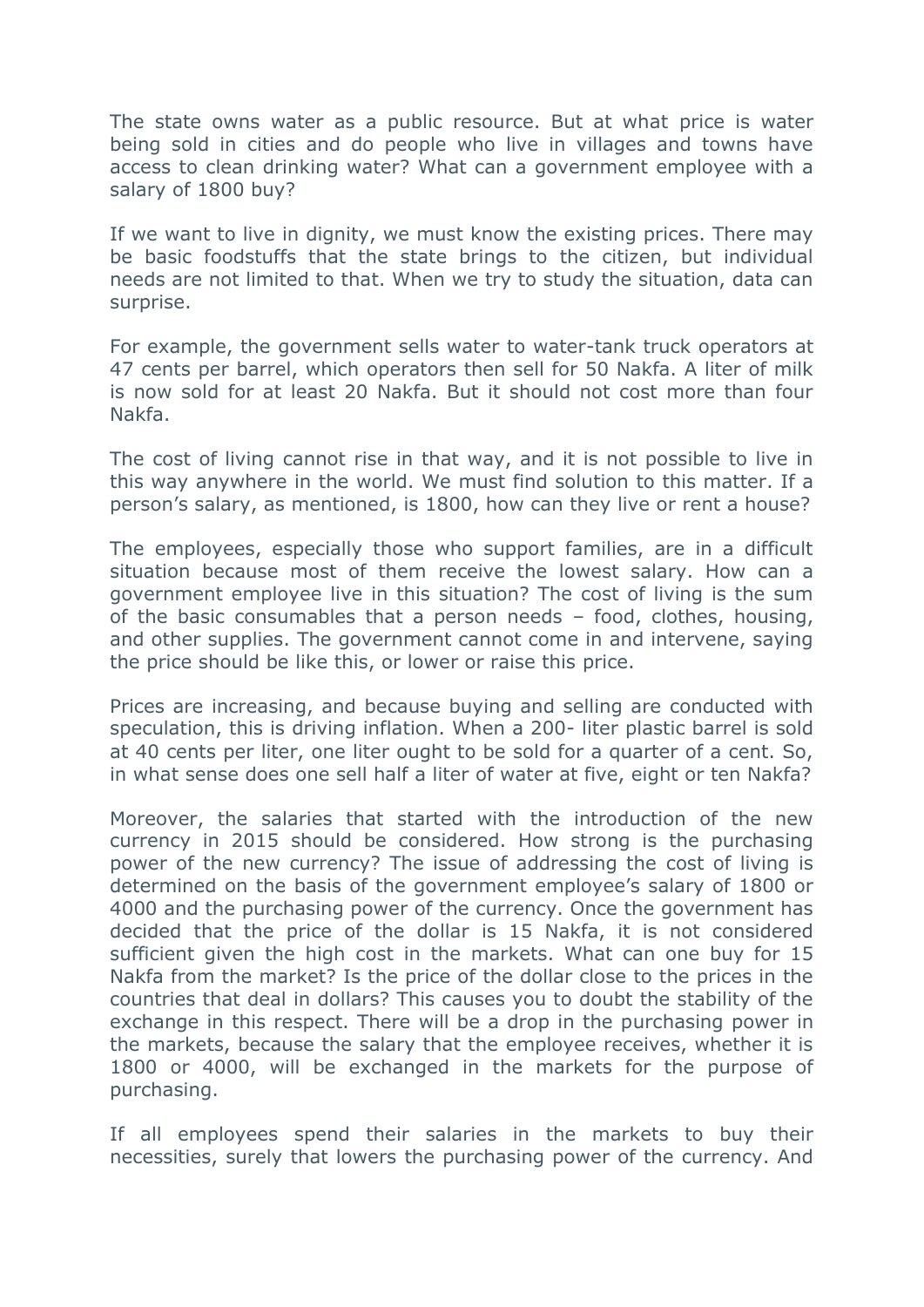this continuous depreciation of the currency leads to a decrease in the value of salaries and their inability to buy, and life becomes difficult.

Speculation must be controlled, as it is harmful to the economy. It is difficult to say now that there is a merchant who pays taxes in a legal way and earns a fair profit from their trade. The cumulative effect of all this is seen in the living conditions of government employees. We all know who is building economic projects and working in national development activities -- it is the government employees who constitute the majority. But, if the salary you decide on today does not help them to live tomorrow, it is not possible to continue in this manner.

So who needs control must be controlled, as it is not reasonable to live at the expense of others. It is the responsibility of the government to protect the employee who toils. In what sense can one sell a sheep that one bought from a shepherd at 700 Nakfa at a price of 3000? The shepherd who worked hard to raise the sheep did not profit from it. Therefore, adjustments must be made. It is considered unhelpful to confirm the effectiveness of salaries before stopping speculation. Therefore, we decided to start with the priorities where there is an influential link between the two sides, i.e. salaries and the issue of controlling prices in the markets.

The issue cannot be addressed as if it could be solved simply by increasing salaries only. Therefore, the situation needs a sustainable adjustment. Improving people>s lives and changing the quality of their lives should proceed along with economic growth and wealth distribution. Hence, the salaries that started will not stop and should continue, and the task of controlling the economic situation is necessary. If we take 1800 Nakfa as a salary at the present time, we assume 60- 70% of it covers basic needs. But we see considerable price increases every year, making the salary too weak to cover 20% of needs. If prices continue to increase in this way, what can an employee buy after two or three years? What can one buy with a salary of 1800 Nakfa or even 4000 Nakfa? So, it does not make sense to say that we decided to increase salaries before we put an end to speculation and the damage it is causing the economy.

You take water for free and sell it as you want. The price of a plastic bottle, at its highest, is only 80 cents. So how on earth can a bottle of water be sold at 10 Nakfa? Is it fair? Do people have the ability to buy it? The government cannot remain silent when such injustice happens. In order for the government worker to be productive and contribute to the economic and social development, they must get service that rewards their effort. And this issue is not only limited to the employees, but also the common people.

Animals slaughtered for meat are provided by the farmer who raises them. Farmers are part of the society, but they do not have clean water to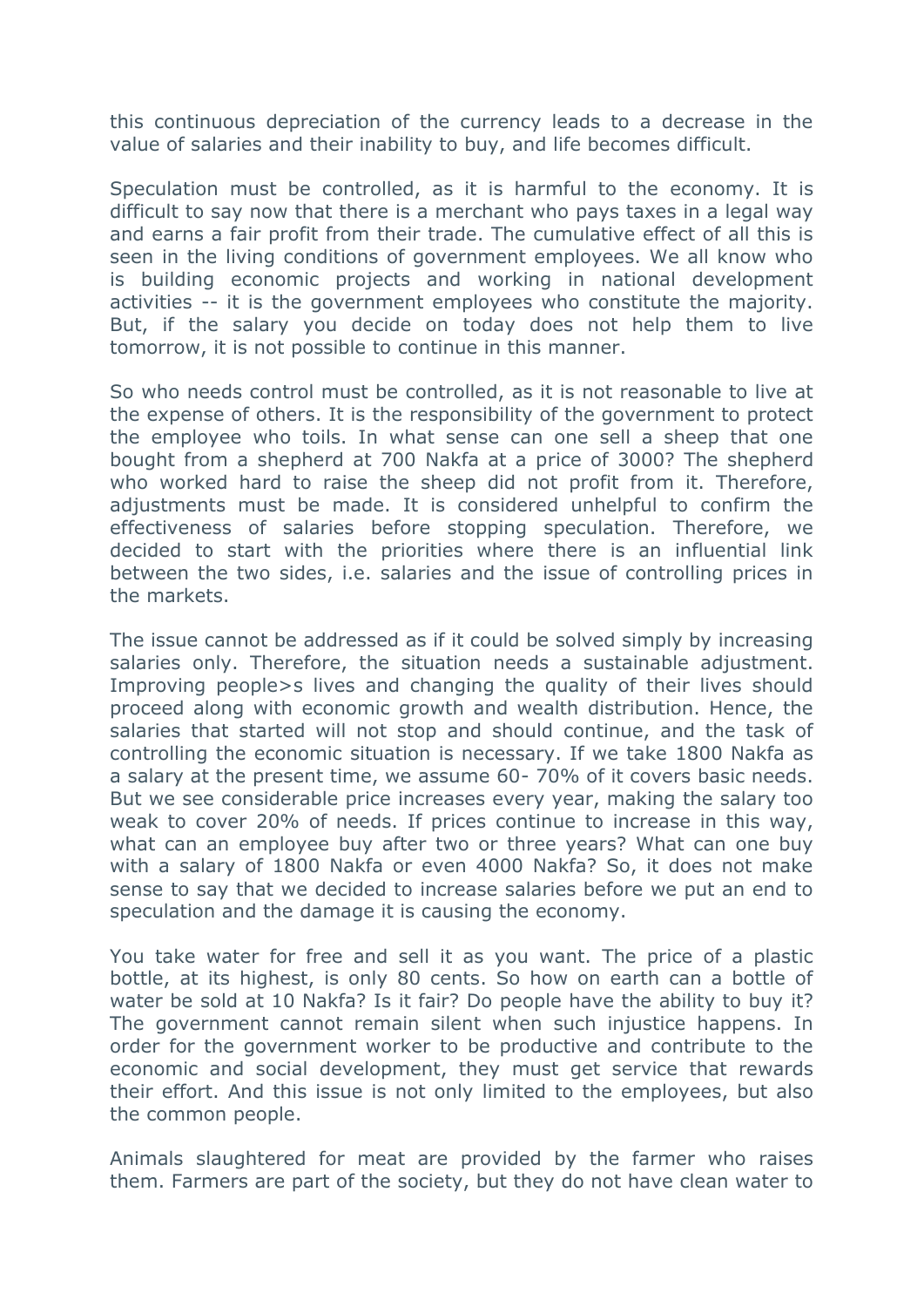drink for themselves or their livestock. The cattle are their wealth, which they sell at low prices to speculators who then sell them at very high prices. Should the government simply watch such an act without stopping it? It is impossible for the government to tolerate this.

Therefore, salaries that have been approved to improve the living conditions of government employees are not reversible. Besides this, irresponsible actions that complicate the living and economic situation must be controlled. And the matter of controlling the markets is in progress. Following studies that were conducted, it has been in effect since 2018, and it is showing relative progress, though not at the required level.

Without any convincing reason, one load of sand that they took from this land has been sold at 10000 or 11000. They also sell water they took from the dams at ten, 50 or 80 Nakfa. This must be controlled. As for the salaries approved, people who did not receive the salaries fixed in 2018 for various reasons must be paid their two-year salary retroactively. We must also know that there is no government decision that sets 500 Nakfa as a salary for any reason. People who have been paid 500 Nakfa must receive the difference, 1300. This is the only acceptable solution. There is no other way to settle this issue.

And in the end, any government worker - in the army, construction companies, and various government agencies - must receive their salary under this specified value scale. As for the people who did not receive this salary, their salaries will be adjusted according to the accepted value. By 2021 we do not want to hear of an employee who has not received their salary as they should.

This does not mean that we have put an end to the problem. The point I talked about earlier is how we can describe the reality of our economy and where it should go, in addition to the large development projects that are being mapped out. After the completion of our preparations during 2020, we will continue in 2021 to achieve the development that we desire.

Efforts must be made to build a stable and growing economy. As far as production is concerned, we must define sectors or industries that we can work on, and think about how we can gradually strengthen them. Reforming government work in a manner that eliminates corruption and strengthens the factors of production was outlined in the announcement made last year on Independence Day.

Government workers are not the only productive people. Ultimate production is conducted by the entire population. Our goal is to provide opportunities for the people and work to strengthen its productive role. This is our responsibility. It must be understood that this is not easy. It does not end with a discussion that comes from knowledgeable people, as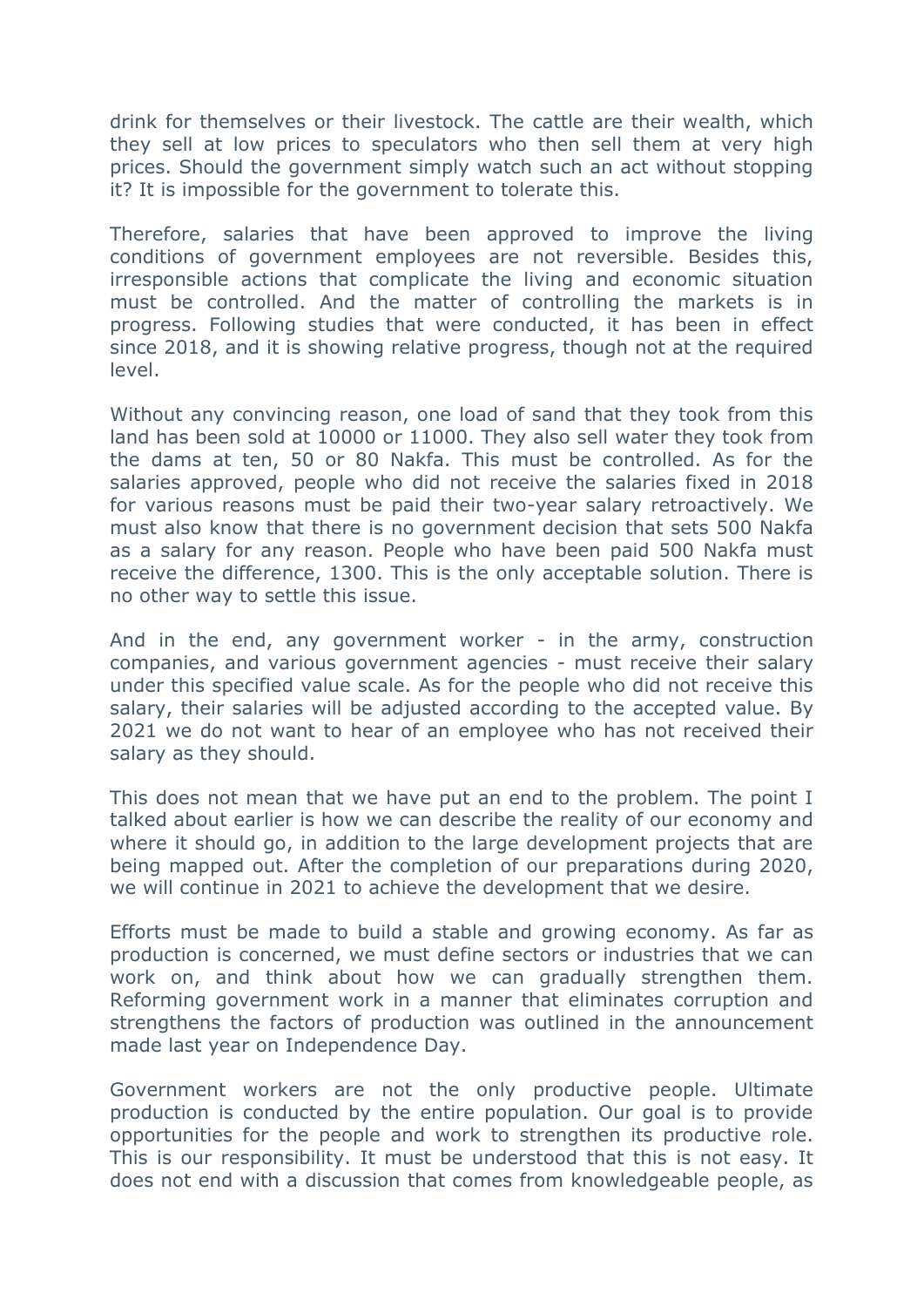this issue concerns the people in general. This is what the people should know because it represents the complex and interrelated matter that affects their lives and contributes to their development. The state of the economy should be understood by the ordinary citizen, in order for them to contribute to its construction with vigor and vitality. It should not be perceived that economy is explained by the higher authorities only.

In order for the issue to be understood in this way, the points that I have made in-depth regarding the economy must be well recognized by the people because the economy is related to their daily lives. Since the people participate in building the economy, the people should know what the economy is and where it is going. This way they can consciously confront interventions that negatively impact the growth of their livelihoods.

At this time, we are on a better stage and we can push our economy to a higher level. We overcame our external challenges with our steadfastness. And since we trust in our capabilities, we can push our economy towards development, even in light of challenges. Society must realize the depth of the task to build a strong economy.

The issue of understanding means doing the work, and if all people understand the situation well, they can actively participate in the development programs that are defined in projects related to both industry and other sectors. This task can be accomplished with the participation of all people.

The issue that we started with, the salaries of government workers, has taken us to several issues. If we take the issue of salaries alone, it is very difficult to believe that by raising salaries to 1800 or to 4000 the challenges for employees will have been solved. This is not the final solution to the issue and it needs continuous follow-up. In the three years since the introduction of the new salary scale, we have been able to recognize strengths and weaknesses. And we are working with great commitment to solve this issue so that there are no unresolved issues regarding salaries next year. We want to ensure that every employee gets the specified salary according to their level. And I mentioned that we must go beyond the problem of salaries and work on improving the lives of people by building a stable economy.

### **Your Excellency, the issue of residential houses is a challenge. To solve this problem, it was previously mentioned that housing projects have been planned. What are the viable programs for 2020?**

This in itself is a significant topic. Housing is one of the programs that we have not been able to fully address in the past. Every effort to improve the living standards of people is interlinked.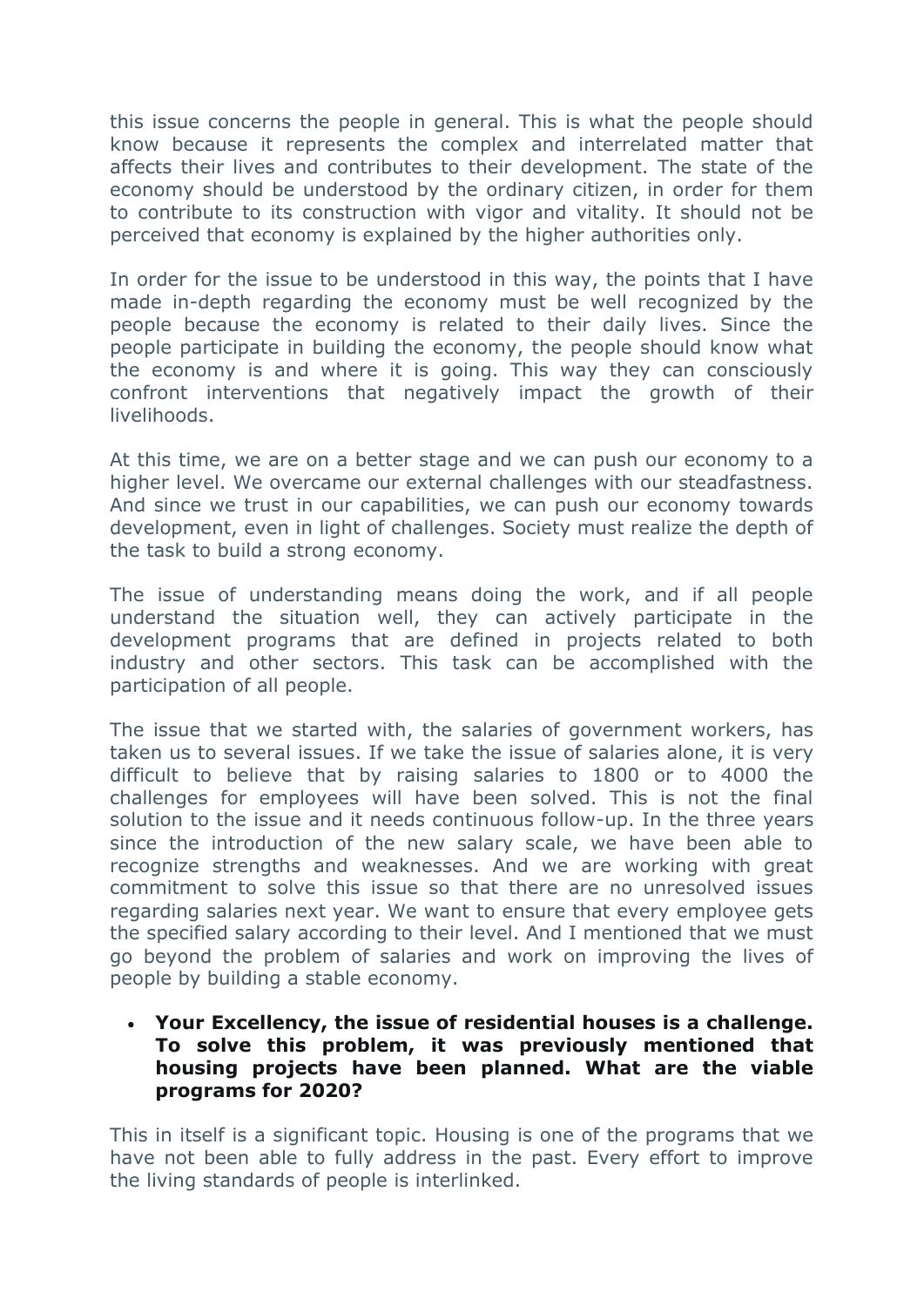So considering that this issue is one of the basic problems, we must find a solution. Attempts have been made to precast houses and provide construction materials. Attempts were made to establish local companies that work in construction and foreign companies have also been invited. We tried foreign companies that built what is known as the "Korea Quarter" in Massawa and Asmara. The housing programs were introduced in connection with the issue of providing homes. The projects started and at a time when we did not develop other sectors, providing a home for every citizen was the initial objective.

What would the map in front of us look like? We consider what percentage of citizens or families have their own homes, regardless of their quality, whether they are traditional or modern. Owning a house, whether in the countryside or urban areas, is considered one of the basic requirements for living. Houses must contain sewer lines, toilets, water lines and electricity, transportation facilities, and access to markets, as well as to education and health services. This development must gradually be extended to all parts of the country for the benefit of everyone.

What matters most to us is the citizen who lives in the remote countryside who does not find potable and sufficient drinking water and water for washing or cleaning. The main concern is how we can provide sufficient water for hygiene, agriculture, and livestock.

Instead of focusing only on big cities, we must ensure the improvement of this situation and also gradually solve the issue of living. We can talk about the challenges that prevented the completion of many buildings, given the quality of construction materials and equipment that we can produce with our own capabilities, doors, windows and flooring materials. What are the materials that we have and that we can import? And by adding all of these factors, one can ask in the end what percentage of the population has their own home? This also must improve. If it was 10% in the past year, let us say it reached 15% in the current year, and then 20% and 30% subsequently, in order to ensure its continuous development. We can finally complete the remainder by providing the needed materials and equipment.

And since the challenges are not easy, we have not been able to accomplish what we have previously put in place at the required level. If there are those who believe that any problem related to economic and development projects will be solved in isolation from providing housing projects, they should not waste their time. If you do not initiate a solution to the problem of houses in the foreground, you cannot solve the problem of eating and drinking, for example.

Based on our observations in the past two years, we can ask about our capabilities and the obstacles facing us. Is it stemming from a lack of equipment and machinery? Or is it stemming from the lack of professional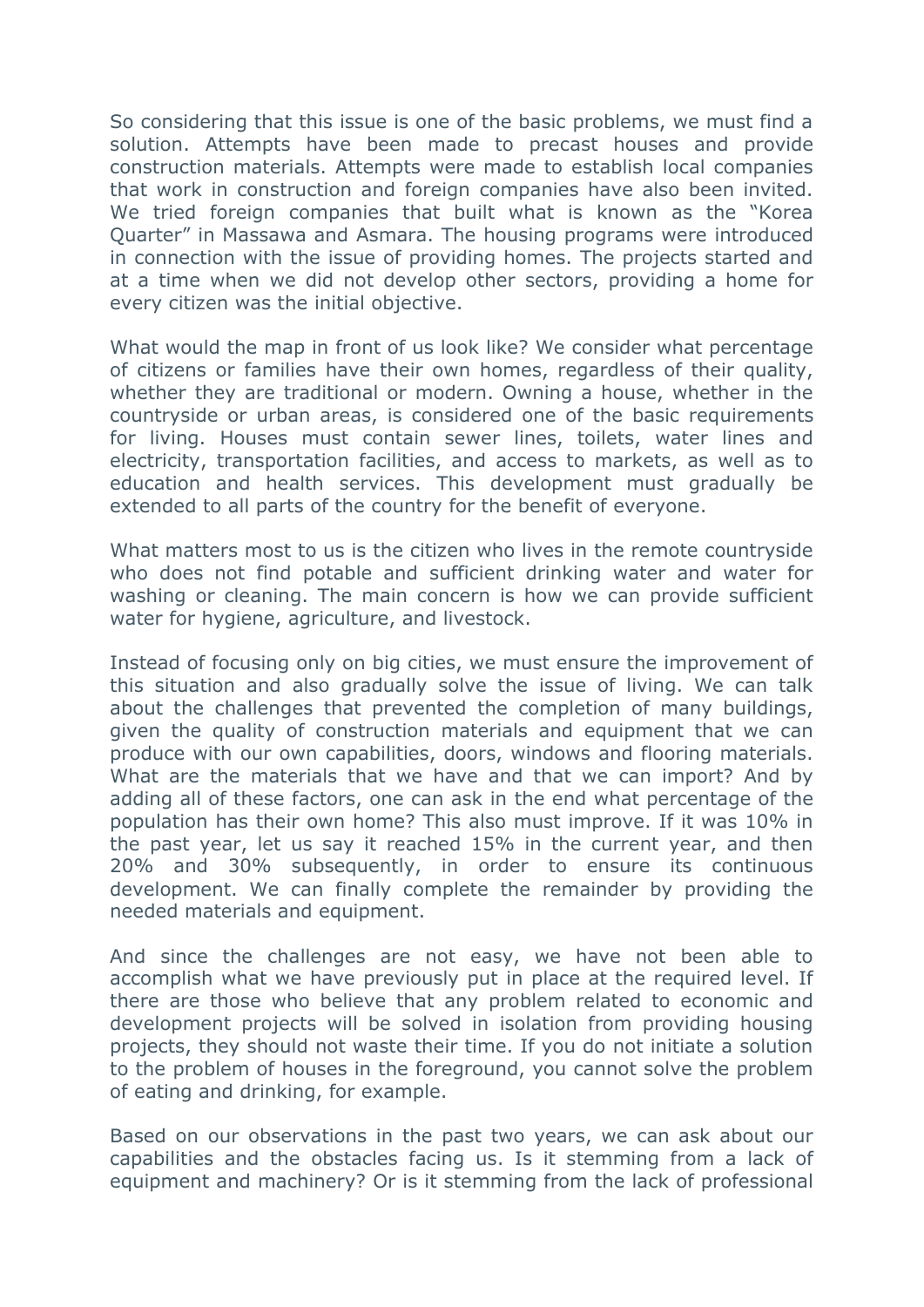staff? Through this research we can say that we have at least some understanding of these obstacles. When we say that we have not accomplished this task at the required level in the past, we try to study the obstacles that prevented this from being achieved, and work to find solutions. To solve this problem, we must gradually provide housing throughout the country. The benefit of this situation is the role it plays in upgrading production and the creation of a prosperous economy. If only 1% of the productive force owns homes, the role that the workforce can play is very limited in achieving the desired development. When the worker owns a house, he will definitely contribute more.

We have been able to improve the building material industry, and we have no problem. We have a cement factory that has materials sufficient for the industry, but as a result of the continuous power outages, we have to import cement from abroad. But is there sufficient water or human resources trained in the professions?

There are new programs we have introduced to achieve housing projects in a stable manner with the capabilities we have. We must, above all, encourage foreign investment in housing projects if we are sure that they benefit us.

We have some programs in this regard that we will start implementing in 2021 by specifying the areas and number of houses to be built? What are the types of homes that will be built, and what can we do regarding the provision of building materials, manpower, machinery and technology? This will give us a general picture. And since we have not previously succeeded in accomplishing what we planned in building houses, it is not necessary to say that we will do this now and achieve this. So we preferred to start this year to work until we are sure of what we are doing and we will see it next year.

### **Mr. President, in light of the developments in relation to the prevailing peace in the region, what are the plans charted out regarding the regional partnership in development programs, foreign investments and the encouragement of local investors?**

Our view of investment is comprehensive. Investment does not mean the arrival of an investor carrying his bag of money. The real investor is that farmer who seeks here and there to market his products from crops and livestock. It is this that revives the economy and helps accumulate wealth. If it provides an appropriate environment for this activity, this means that there is an appropriate environment for investment. But to achieve this reality, what should be done? Here it is necessary to refer to the national programs. If you are seeking to create a suitable atmosphere for the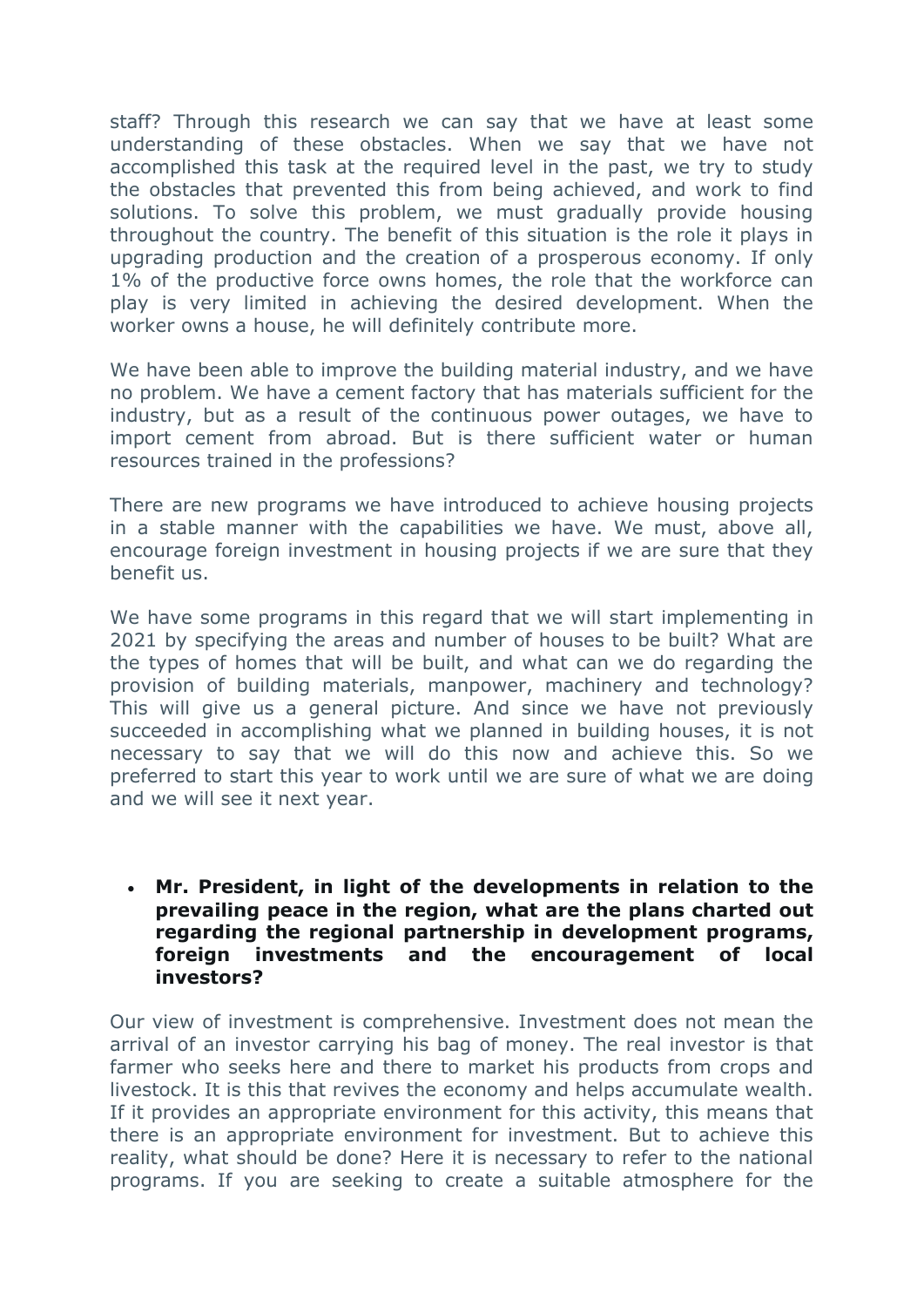promotion of development, you must look at the condition of your infrastructure -- asphalted roads, railways and others. I mean, what is the status and reality of the infrastructure components that help to push any economic activity? What are the costs required for structural projects? If there are impassable methods, we can move as easily as we want, and we can produce more with lower costs. In the event that such opportunities are available to most of the people of the country, the total return on benefits to the national economy will be very large. I mean, the investors must find, whether it is from the inside or provided from the outside, the foundations of qualified infrastructures that enable them to perform their duties comfortably.

If we take electricity, for example, the power plants in Hirgigo and other sites have not been able to provide the required services. Therefore, a fundamental solution to the energy problem must be found, and the electricity services must be integrated so that investors can work without obstacles. At the same time, the cost of energy services needs to be appropriate. Energy should be made available everywhere, whatever the source of energy. The same applies to land, sea and air transportation as well. This is how you create the right atmosphere for investment.

Education and health services are among the most important factors for economic growth and development. You may have money or natural resources, but skills and capabilities are the most important. An investor requires skilled professional capabilities to accomplish his project, especially in an era that requires technical know-how.

If we asked about the level we have reached in the field of vocational training so far, then most of our programs that were not profitable are our educational programs. Every year, more than 10,000 students complete their secondary school education, and we wonder what these young people have achieved. We must change our educational system from ground up as it is related to our development. The number of those who go to college does not exceed 15%, so where do the rest go? What can a high school graduate do after 12 years of education? We can attract investment and the ability to accumulate wealth, but we must work hard to enhance our human capital, which is the basis for ensuring sustainable development. Thus, it is important to create an appropriate environment for investment.

Of course, it is not possible to compare our economic standards with the major industrial countries. If the industrialized countries are the standard of technical development, then we must create economies that are more industrialized, and in order to achieve this we must fully meet the requirements of development.

There is no difference between a foreign investor and a domestic investor. No investment can be underestimated. A small project for livestock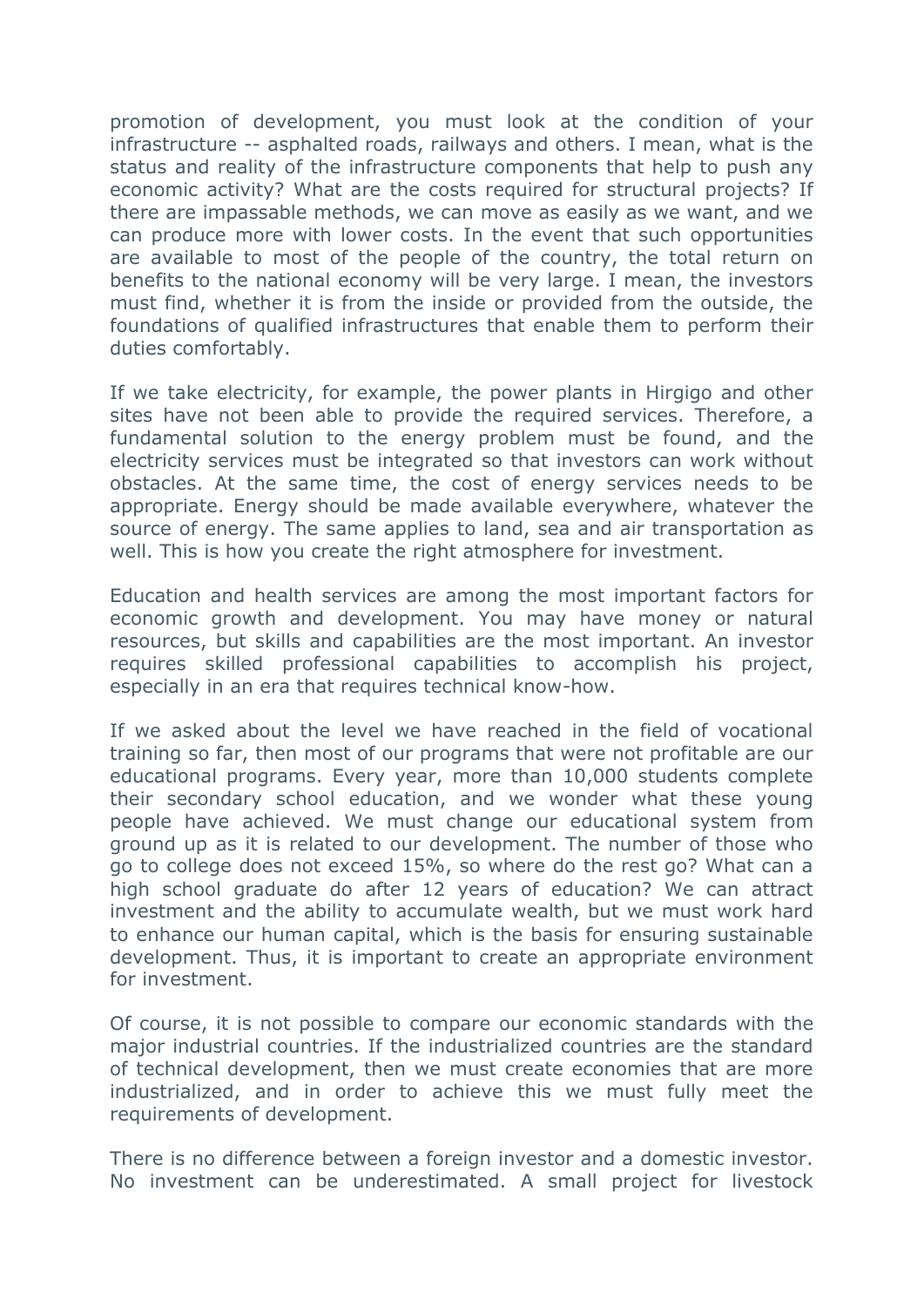farmers in the villages may have a good contribution to the economy. The important thing is to create appropriate conditions for this situation.

The current challenges and obstacles facing us in our development efforts are not few. The economic war that was waged against us for 20 years to prevent us from developing our infrastructure and economic capabilities was more powerful than direct military aggression. What did countries do when the dispute occurred between us and Ethiopia, which was a source of happiness for them? They want us to live in this state of hostility forever, fall behind in development and fail to compete. They have no desire to see a joint action to achieve development. In such a situation, you cannot accomplish any project, build roads and airports, or exploit your marine resources. What they want is for other countries to advance and for us to wait at the bottom. You must be disabled and paralyzed so that you cannot catch up with them. In such a situation, I remember Britain's actions in Eritrea in the past. The economic development in this country was big and unparalleled in the region. A railway was established and we had cable cars. We had an active port in Massawa, which was known as the Pearl of the Red Sea. The first thing that the British did to ensure that this country could not rely on itself to survive was to attack the economy of the country until it collapsed. After that, wars came, and there is no room for reconstruction under the weight of war. We missed many opportunities. These events did not happen by coincidence, but were deliberate because economic war is worse than military war.

The story is still continuing today. There are obstacles facing us. We cannot pave roads and implement energy and other development projects. This means that this matter is not new; it is a continuation. Of course, it is not something that terrifies us and affects our morale. In fact, we are working and we are aware of its existence. So we continue on our path, and in this context our products should be distinct and able to compete in the local and global markets.

The priority in investment is our people. We must create an appropriate environment for development in any location, on the shores of the sea, with our marine resources, or in the field of agriculture, including livestock, or other natural resources, especially mining. Our focus is to strengthen our people's capabilities to produce. In the same way, we need to create a suitable atmosphere for Eritreans in the diaspora to provide them ample opportunities in any field they wish to invest in.

There is no difference between foreign and domestic investments. If we look at the textile factories in our country in the past, we know the manufacturing industries had been very well established. There was cotton plantation in Aligidir and other areas. The cotton was processed and turned into garments at manufacturing plants. The added value made manufacturing profitable and helped create many job.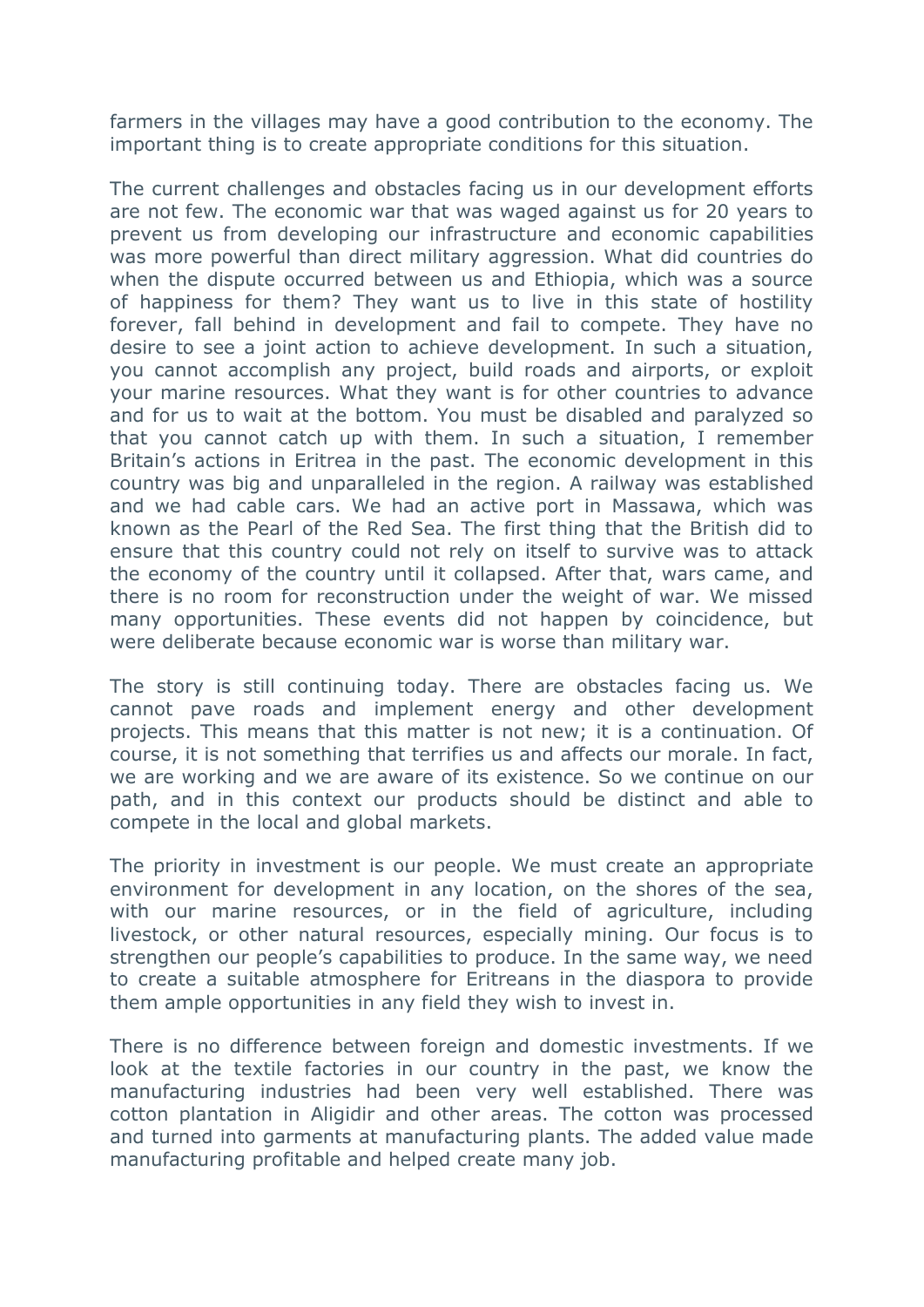The leather manufacturing factories that functioned well in the past do not exist anymore. There is not much to talk about the best shoes that were once made here. And exporting leather as a raw material is not profitable. What must be done is building solid economic foundations for better and more valuable production, with fewer expenditures, and job opportunities for the largest number of people.

What we are witnessing today are obstacles aimed at stopping the growth of our economy and the development of our nation so that we can fall into the arms of charitable organizations. We are not facing these challenges alone.

There are other peoples who also live in the same atmosphere and suffer from this reality. If we are to get out of this cycle, we should do more to improve our economy and encourage foreign investment. For example, when investors asked to buy Ex-Baratollo Textile Factory, a committee was set up to assess the factory. But, what is better for us -- the millions that we get from selling the factory or rehabilitating the factory? And if it is to be sold, the investor should work to modernize the factory through advanced technology, by giving training to the work force, and by improving the quality and quantity of production.

The glass factory in Asmara was unparalleled in the region in the past, but today it does not exist. Today, we produce gold, but we sell raw materials that have not been refined. It is not possible to run an economy this way. So in order for us to strengthen all productive institutions and take advantage of our competitive advantages, our ultimate goal should be to raise the level of the economy. The issue is not whether the investor is local or a foreigner. As is known many factories were privatized in the early nineties, but there hasn't been any change. What is most important is producing premium products to be sold at low prices so that they can compete in the world market. We need to create a suitable atmosphere for this to happen.

 **Your Excellency, in the speech you delivered on the occasion of the 28th anniversary of Eritrea's independence, you mentioned 11 points that focused on development programs that would be implemented, including social services, infrastructure, industries, housing projects, and others. What are the programs that we can start working on this year?** 

These programs will be implemented using not only local resources but require regional collaboration. Joint action helps to produce good results and tangible development quickly. I am not certain that we have overcome all challenges. But we must work hard to enable the ports to become fully operational, not only for Ethiopia, but also to make good use of the available opportunities. As we are a maritime country, in addition to strengthening the ports we should also benefit from the international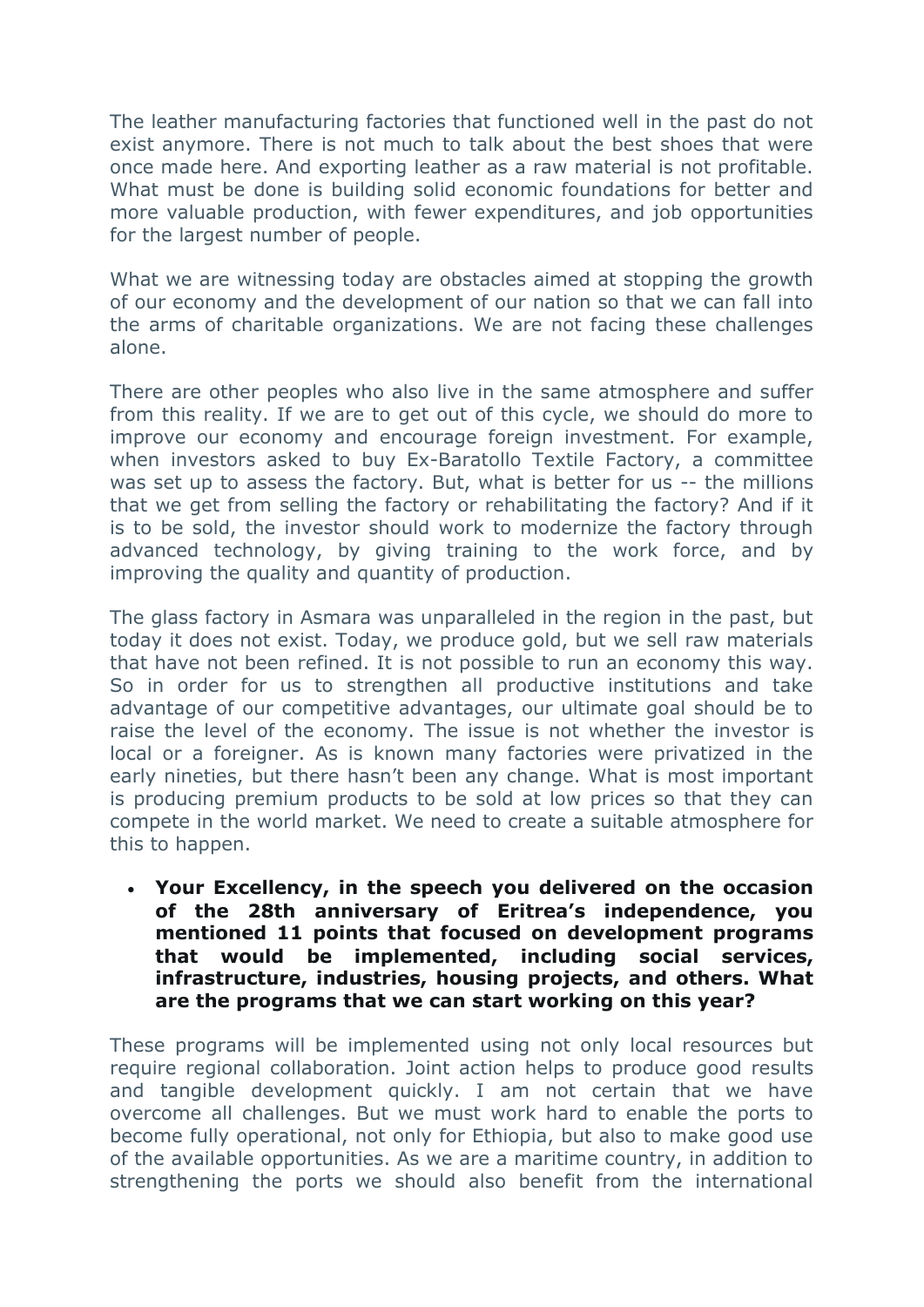waterway. We also have to work on medium and large scale infrastructure to take advantage of our long coastline, including Assab, Barasole, Edi, Tio, Beilul and Zula as well as other areas in the northern coastal region. But before doing anything else, let's start by activating the operation of the two main ports.

We have designed a development plan regarding the port of Massawa, but we are not in a hurry to implement it at the present time. We have to start with the first stage, which is its rehabilitation. The second stage relates to developing the port so that it can provide better services. The third stage includes the port's expansion. The port can be expanded by 20 kilometers from the north side as well as the southern side, and we will start this with our local capabilities or take advantage of external loans, if necessary. We are also making efforts targeting the port of Assab. We have developed a road map aimed at developing and expanding the port, but it is better to start with what is available.

As for the fisheries industry, preliminary studies do confirm that we have stored marine wealth estimated at between 80,000 and 100,000 or 120,000 tons, but what percentage have we harnessed in the past. The rate does not exceed 10,000 tons. Are there any reasons to justify this? We must establish the infrastructure. We built jetties in Edi, Tio, and other areas. Despite the provision of facilities, such as refrigerators, in these jetties, they were not utilized at full capacity. So we have to establish all the requirements needed to start benefiting from the marine industry. We have to create roads linked to the beaches from the southern and northern sides.

The total amount of raw materials at the Gedem cement factory does not exceed 30 million tons, and the raw materials for the cement industry in Tio are estimated at 100 million tons. The development of this factory meets local as well as export needs. We also have potash resources at Colluli although production has not yet begun. But starting production requires the provision of electricity, water and transport. We are well placed to identify those plans for the management this year.

The Massawa - Dekemhare - Serha - Zalambesa road is being rehabilitated. The road needs to be expanded and bridges of various sizes need to be built heavy machinery and more manpower.

The "Ring Road" that connects Asmara-Adi-Guadad-Dekemhare and Mendefera is under construction. And the construction of the Adi- Guadad - Mensurea -Akordet - Omhajer road will start this year.

As for the energy sector, we will upgrade Assab electric supply by 30 megawatts, Massawa by 20 megawatts and Asmara by 10 megawatts. All in all, there will be an addition of 60 megawatts and this will be gradually upgraded to 120 megawatts and then to 240 megawatts.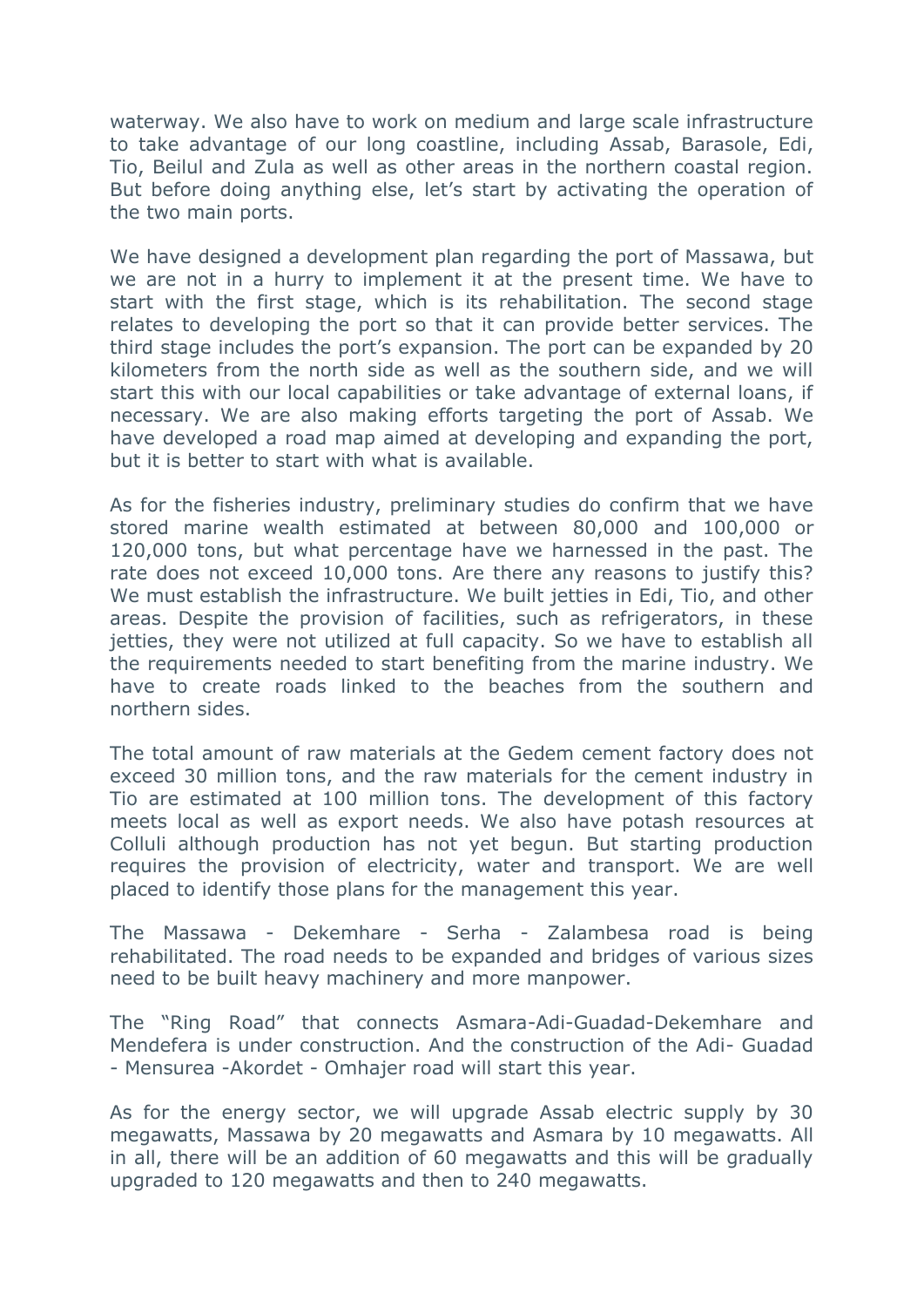And in terms of transportation services such as cable cars and other means of transportation, we are working to complete studies which will help us to have a clear picture. I do not think that there are any obstacles that can impede the completion of the task.

Water is the most crucial thing because we cannot accomplish any task without preserving sufficient water. So, we will continue to construct small, medium and large dams. Nothing can be carried out without performing these tasks. We are not in a hurry to work on "White Elephant" projects. Instead, we have to work on development projects that progress at a steady pace. To do this successfully, we have to secure our human resources, raw materials, heavy machinery and other equipment and then proceed with the implementation of the projects..

As for the mining sector, we are still working hard. Generally, we do not just talk about our programs in the new era of development of peace and partnership. We must try to understand the joint work that is going on between Eritrea and Ethiopia. How do we connect roads and railway networks between the two countries? We can also implement this jointly with our Gulf partners. Likewise, these actions can be carried out with Sudan. You can start the journey alone but we would like to succeed jointly with our partners. However, there are many forces that work hard to block these joint actions, especially with Ethiopia. So, we take into account these obstacles in the context of our development undertakings and design practical strategies. Before talking on the media or conducting public relations campaigns, we have to learn about how to connect roads and railways that benefit everyone. All of these programs will start in 2020 if preparations are completed, and if not they will start in 2021.

#### **Your Excellency, for 20 years we went through a difficult stage to protect our sovereignty, and we finally won because of our determination. What is your message to the Eritrean people, especially the youth, at this stage?**

We do not distinguish between age groups. During the past two or three years we have carried out successful evaluation projects. We planned for zero wastage of human resources. The youth, and generally all citizens, should make good use of their time, without wasting time on what is not beneficial. Unfortunately, we have not succeeded in our academic programs as we should have.

We have to organize effective vocational training courses, and these only succeed with the empowerment of human capabilities and accumulated experiences. All people, especially the young, must be involved. Every young person must acquire a profession.

We have introduced vocational training program at SAWA, and the established training schools have accomplished a lot. But we should not be